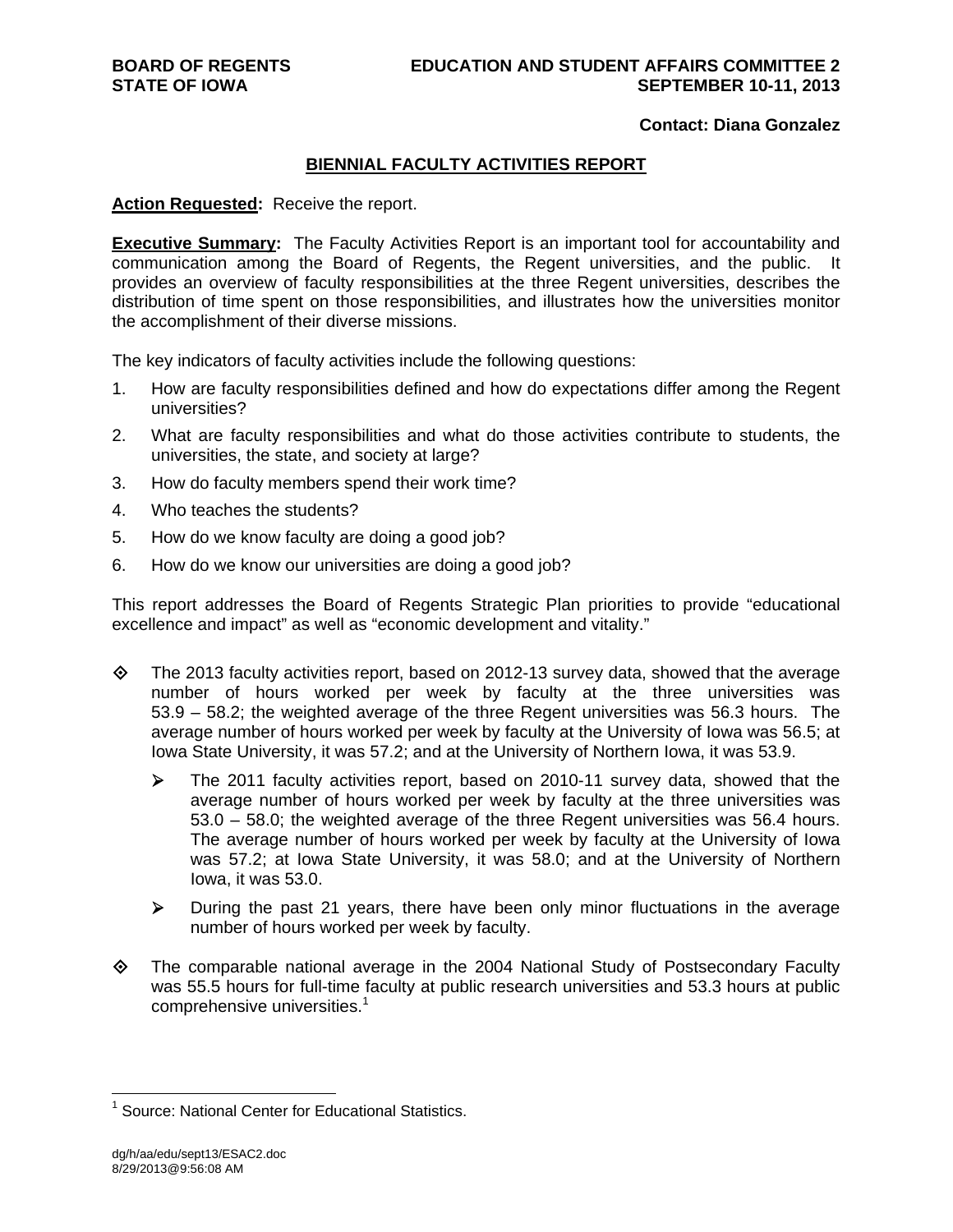- A significant faculty effort, for all ranks and faculty status, is teaching. The percentages of time spent on research/scholarship, service, and administrative duties mirror past results and reflect faculty rank.
- $\diamond$  At the three universities, at least 49% of all undergraduate student credit hours are taught by tenured or tenure-track faculty.

The following graphs display the allocation of hours by category (student instruction/advising; scholarship/research/creative work; clinical work; community engagement/outreach/extension; professional development; and administration/service) and faculty type (tenured; tenure-track; and non-tenure-track). It is clear that there is a difference in the allocation of hours by category and faculty type.



### **Table 1a – University of Iowa**

### **Table 1b – Iowa State University**

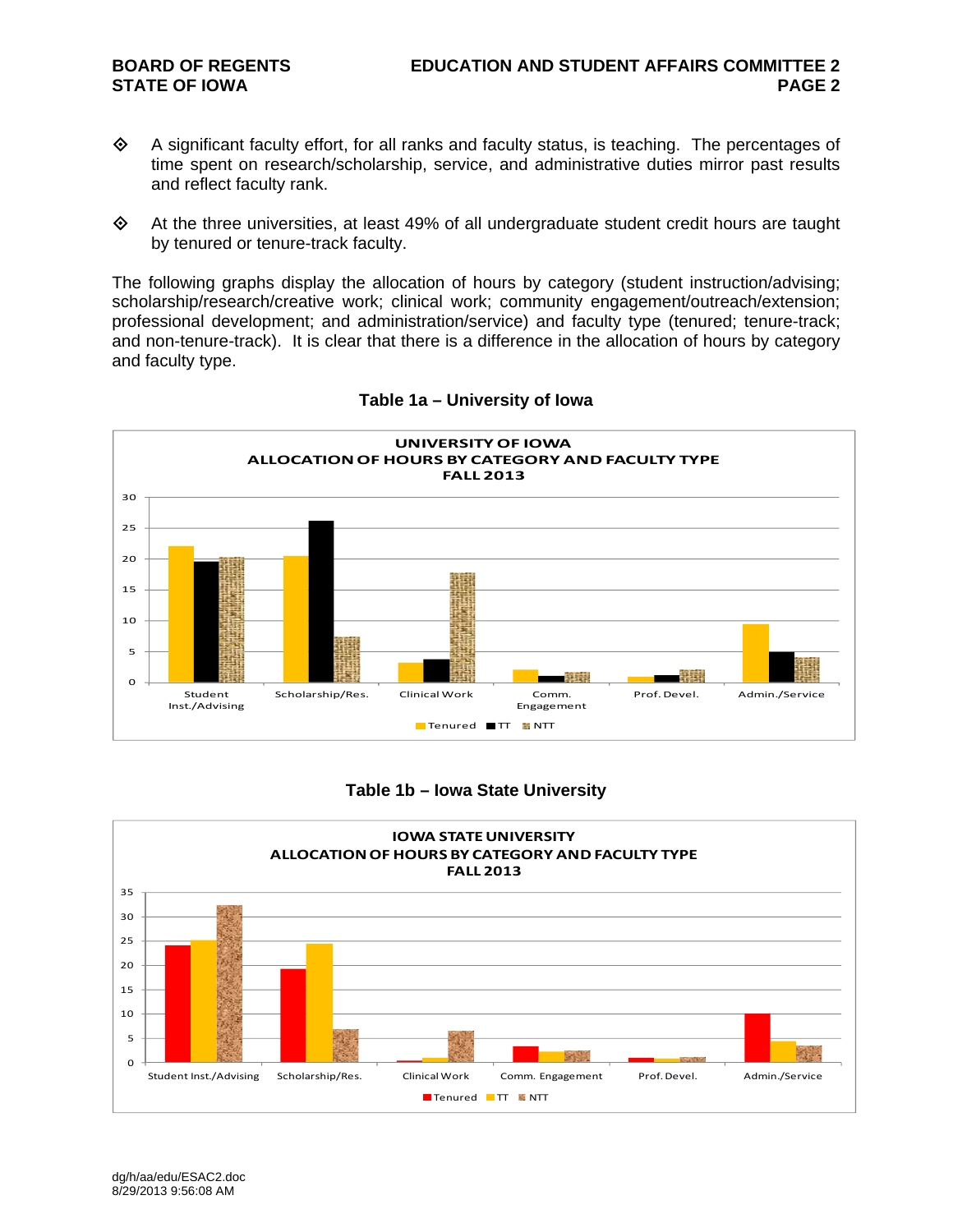

### **Table 1c – University of Northern Iowa**

### **Background:**

### **1. How are faculty responsibilities defined and how do expectations differ among the Regent universities?**

The core missions of the Regent universities are teaching, research, and service; faculty activities are essential to fulfilling those missions. Faculty activities both define the nature of the universities and play the most central role in fulfilling their missions. While the three Regent universities pursue the same overarching tripartite mission, the Board charges the universities to "seek different areas of specialty and emphasis" so that each provides a unique educational and engagement opportunity within the state." For this reason, faculty activities among the three institutions vary in specialty emphasis and distribution of hours, yet they are consistent in the nature of their responsibilities and their goal of excellence for the people of Iowa.

The three universities offer excellent undergraduate education in the arts and sciences as well as varying numbers of high-quality graduate and professional programs. The University of Iowa also conducts a large health care enterprise, professional education in law, and a full array of liberal arts graduate specialties, including its world-renowned creative writing programs. Iowa State University's mission as a land grant university includes a special commitment to extension and outreach, and strong programs in agriculture, veterinary medicine, engineering and the biosciences. The University of Northern Iowa's emphasis is on providing excellent undergraduate and graduate programs that prepare teachers and educational leaders for service in Iowa and beyond.

### **2. What are faculty responsibilities and what do those activities contribute to students, the universities, the state, and society at large?**

The public university in America has traditionally provided affordable, accessible education to its state's citizens and others from outside the state; research and scholarship that extend the boundaries of knowledge and improve the lives of the public; and service to society that provides needed assistance and benefit to people and communities, as well as service to the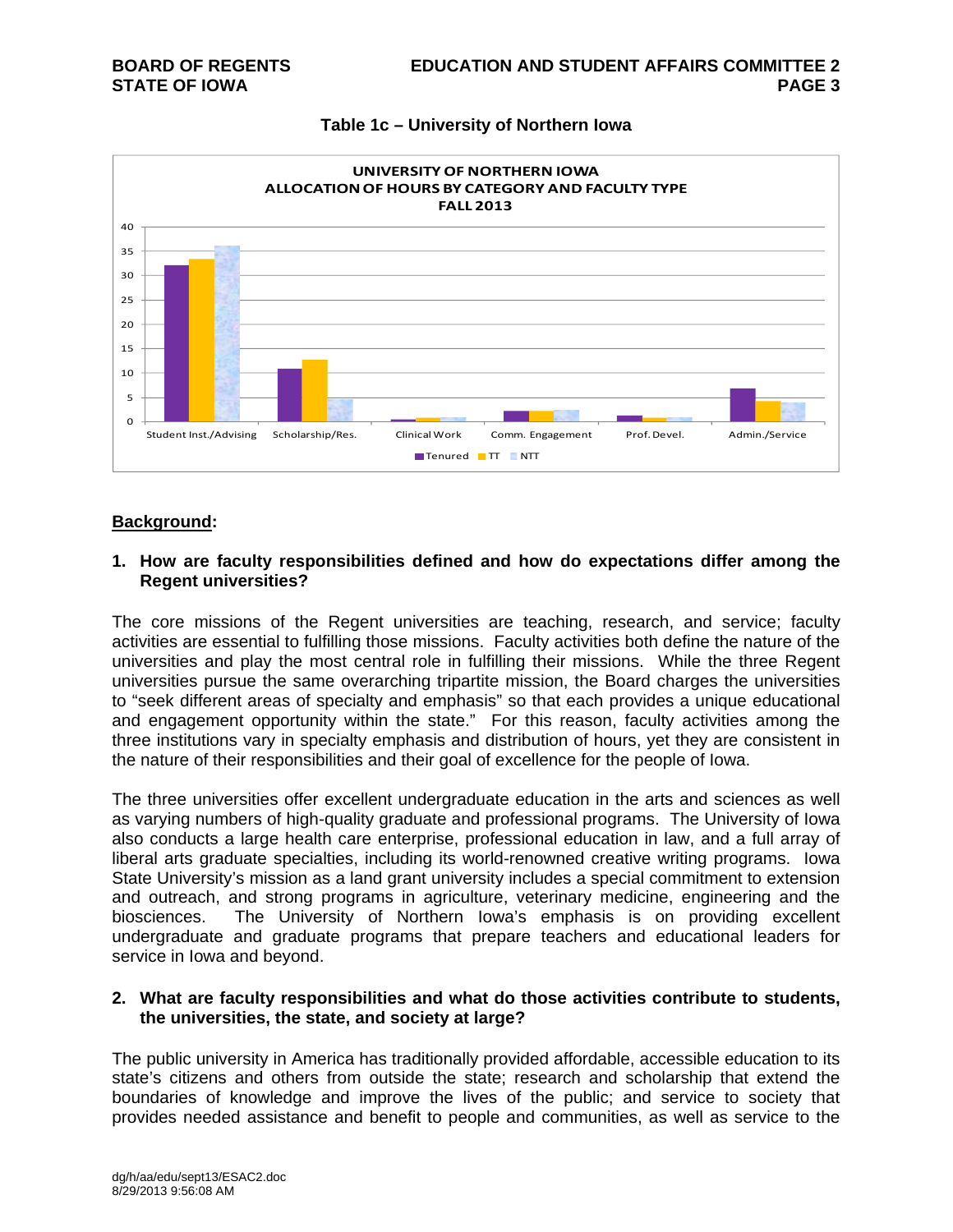administration of the universities themselves and to the professions of which the faculty are a part. Over time, university missions have expanded to include such areas as creative endeavor in the arts and economic development, especially for the institution's home state.

In recent years, the lines between the teaching, research, and service missions have blurred with the recognition that these are not always discrete activities but rather interrelated components of the academic mission of a public university. For example, a faculty member's research usually informs the education he or she provides to students and often provides direct benefit to the public. In recognition of the interconnectedness of the university mission, a revised formulation of "learning, discovery, and engagement" was coined by the Kellogg Commission on the Future of State and Land-Grant Universities in 2000, and it has gained support among higher education professionals over time. Today's faculty activities often reflect this interlinked concept of the university mission. Therefore, it is important to recognize that all activities are part of the greater whole of "learning, discovery, and engagement" in service to students and society. The faculty activities data demonstrate that each category of activity is multifaceted and that the activity will be distributed somewhat differently depending on the institution and even the individual faculty member.

It is clear that there is no "typical" faculty workload. Responsibilities differ according to discipline, departmental needs, and individual strengths. Moreover, each "category" of faculty work encompasses a wide variety of activities. "Student instruction," for example, involves many activities other than classroom teaching, such as preparation, grading and evaluation; working with students outside the classroom (independent studies, thesis work, internships, etc.); mentoring student research; and developing and updating courses. Also, teaching may take the form of online or clinical teaching. Many faculty members also conduct student advising activities. Scholarship, research, and creative work may encompass sponsored (grant-supported) and/or non-sponsored work, attending conferences and other scholarly meetings, and writing and preparing grants.

A number of faculty engage in clinical activities, which include both delivering clinical services and carrying out administrative tasks related to that work. Faculty members engage in a diverse array of community engagement, outreach, and (at ISU) extension activities, such as delivering educational programming throughout Iowa and beyond, providing technical assistance and consulting, and partnering with public and private organizations to advance community goals while enhancing teaching and research. Service activities can include institutional administration (committee work, chairing a department, etc.) or service to the profession at large, such as serving on a journal editorial board, serving as a grant reader, and serving a leadership role in a professional organization.

Even though specific faculty activities can vary widely, all faculty engage in all three core categories of teaching, research/scholarship/creative work, and service. Through these activities, the faculty at the Regent institutions serve society by providing the best higher learning experiences for students, by conducting leading-edge discovery work, and by engaging with the public in service to the state's citizens and the public as a whole.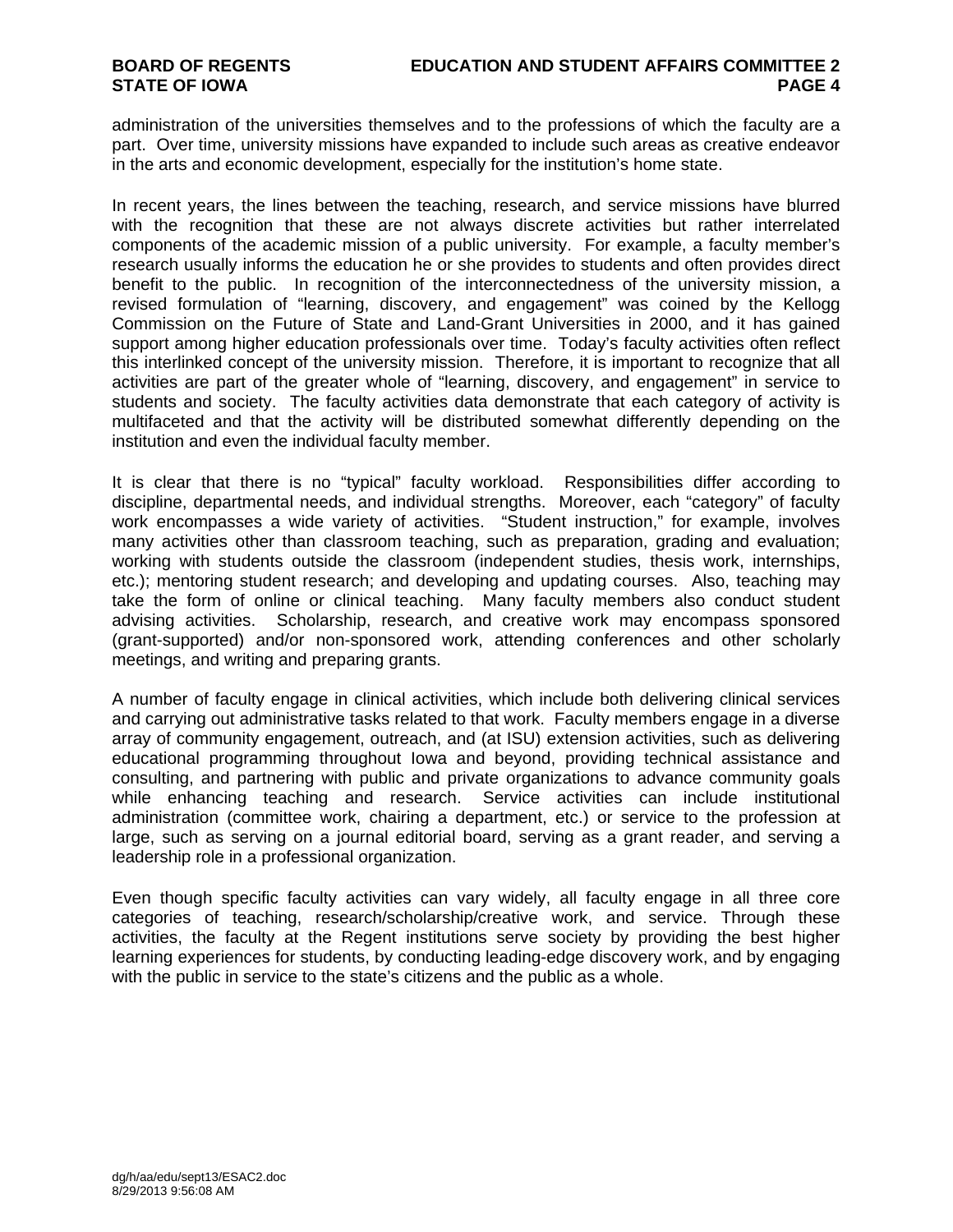### **3. How do faculty members spend their work time?**

Following the biennial Faculty Activities Report in August 2011, an inter-institutional team with representation from the Board Office and the three Regent universities undertook a collaborative, in-depth revision of the data collection process for the report. A new survey template was developed to collect significantly more detailed information that captures the variety and breadth of faculty work activities previously described.

### **a. Data collection process**

The universities implemented the new survey for the first time over eight weeks in Spring 2013. Surveys were e-mailed to all eligible full-time faculty members, with  $1/8<sup>th</sup>$  of those faculty receiving the survey in each of eight weeks over the semester, starting with the third week of classes. Faculty members were assigned their reporting week randomly. Surveys were not conducted during the week of spring break or the week prior. Faculty members on long-term disability, professional development assignments, or in phased retirement were not surveyed.

The three institutions developed and administered the following communications to faculty members:

- $\Leftrightarrow$  Five days before they were to start the survey, faculty members received an e-mail—jointly signed by the three provosts and three Faculty Senate presidents—asking them to participate and providing directions and a link to the survey.
- $\diamond$  One day before faculty members were to start the survey they received a reminder e-mail from their institution's Faculty Senate president.
- $\diamond$  On the Monday following the survey period, SUI and UNI faculty who had not yet responded received a reminder from their Faculty Senate president, urging them to complete and submit the survey.
- ISU implemented a different communication and follow-up effort, according to its existing standard survey procedure. The difference in follow-up effort between ISU and the other two institutions allows for a comparison of the impact of the different methods on response rates and data reliability. Analyses to answer these questions are ongoing.
	- $\triangleright$  To facilitate accurate reporting, paper copies of the provosts' letter and the survey along with answers to frequently asked questions—were sent to each faculty member through campus mail, to arrive on Monday of the week for which data were being requested. Faculty members were encouraged to contact survey administrators with questions or if they encountered difficulty with the survey software.
	- $\triangleright$  E-mail reminders were sent to faculty at 10, 16, and 24 days after the designated survey week. After 24 days, staff attempted to contact non-respondents by telephone. One final reminder was sent near the end of the semester to those faculty members who had not yet responded.

The purpose of the survey was to determine faculty activity during a full work week; therefore, respondents who were not available for the entire week were removed from the analysis. Also removed were a small number of faculty members whose survey contained errors, or who did not complete the entire survey. With these respondents removed, the analysis that follows is based on survey results from 1,217 SUI faculty members, 1,111 ISU faculty members, and 410 UNI faculty members as shown in Table 2 on the following page.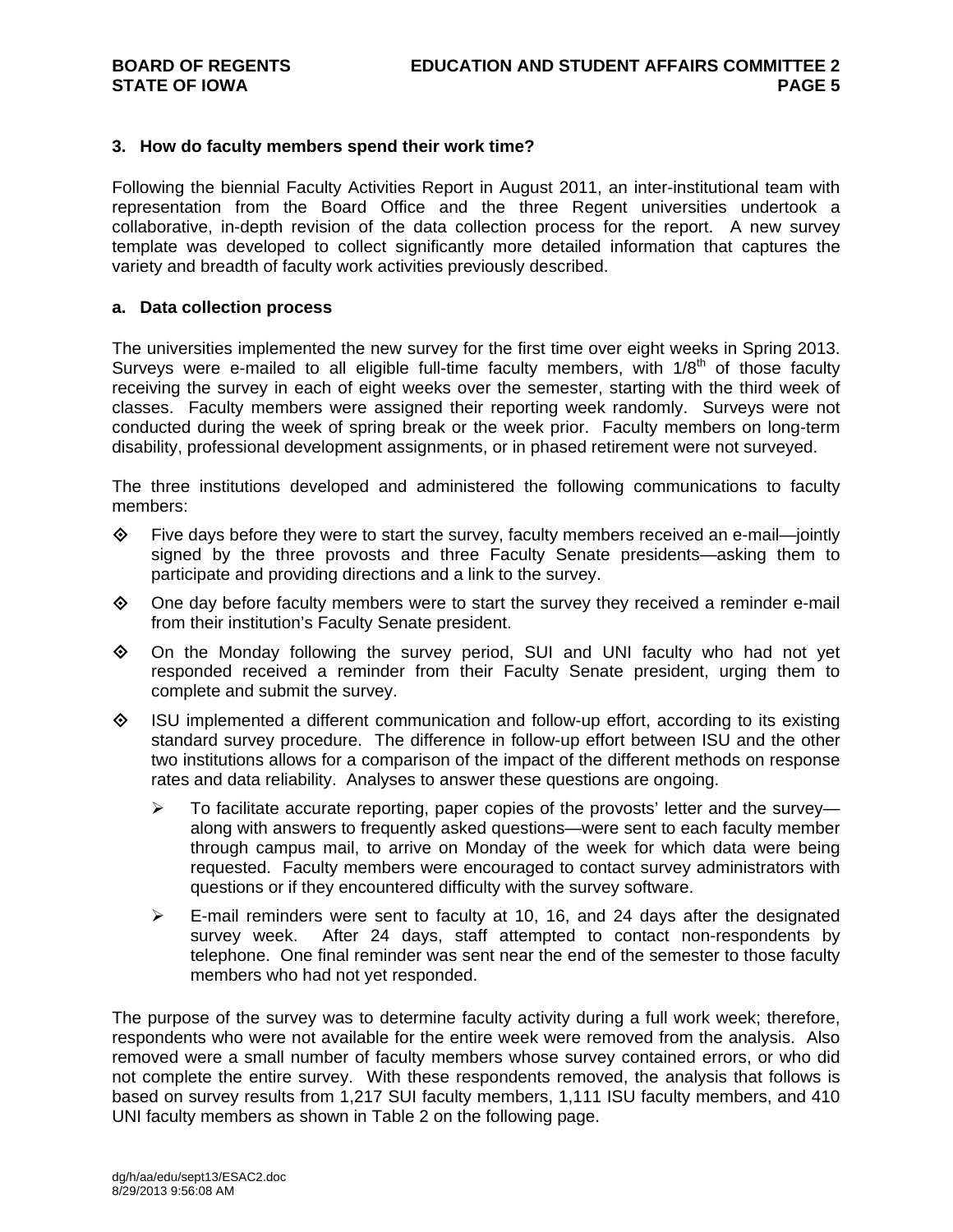### **Table 2 ‐ Data Collection Summary**

|                                                                                       | <b>SUI</b> | <b>ISU</b> | <b>UNI</b> |
|---------------------------------------------------------------------------------------|------------|------------|------------|
| Surveys sent                                                                          | 2,123      | 1,446      | 584        |
| Surveys returned                                                                      | 1,385      | 1,226      | 491        |
| Response rate                                                                         | 65.2%      | 84.8%      | 84.1%      |
| Responses removed because respondent was not available for<br>all or part of the week | 155        | 98         | 20         |
| Responses removed because of incomplete or irregular data                             | 13         | 17         | 61         |
| Total respondents included in the analyses                                            | 1.217      | 1,111      | 410        |

Response rates varied from approximately 65% at SUI to almost 85% at ISU and UNI. These rates are well above typical response rates for e-mail surveys. For example, a recent professional study comparing response rates across 39 e-mail surveys found that the average rate was  $34\%$ <sup>2</sup>

### **b. Survey Results**

Faculty members' responses to the activities survey are presented in summary form in Table 3.

The first column of the table lists the types of activities included in the new survey template. The remaining columns display the average number of hours per week each type of faculty member reported spending on each of the various activities at each institution. For example, the first cell in the upper left-hand corner of the table in the SUI column under "Tenured & Tenure Track" shows 10.35, meaning that tenured and tenure-track faculty members at SUI reported spending an average of approximately 10 hours per week on classroom teaching, preparation, and grading/evaluation.

The shaded subtotal rows in Table 3 show the total average number of hours faculty members reported spending per week on all of the activities in that section of the table.

Overall, the survey results illustrate the breadth and variety of faculty activities as described above; they highlight some of the differences in emphasis among the three Regent universities; and they demonstrate that faculty members are actively engaged, on a daily basis, in advancing "learning, discovery, and engagement" at Iowa's public universities.

### **i. Student Instruction**

The first shaded subtotal row of Table 3 (Student Instruction: Total Average Hours) shows the average number of hours the different types of faculty members at the three institutions reported spending, per week, on various instruction-related activities.

 $\overline{a}$ 

<sup>&</sup>lt;sup>2</sup> Shih and Fan.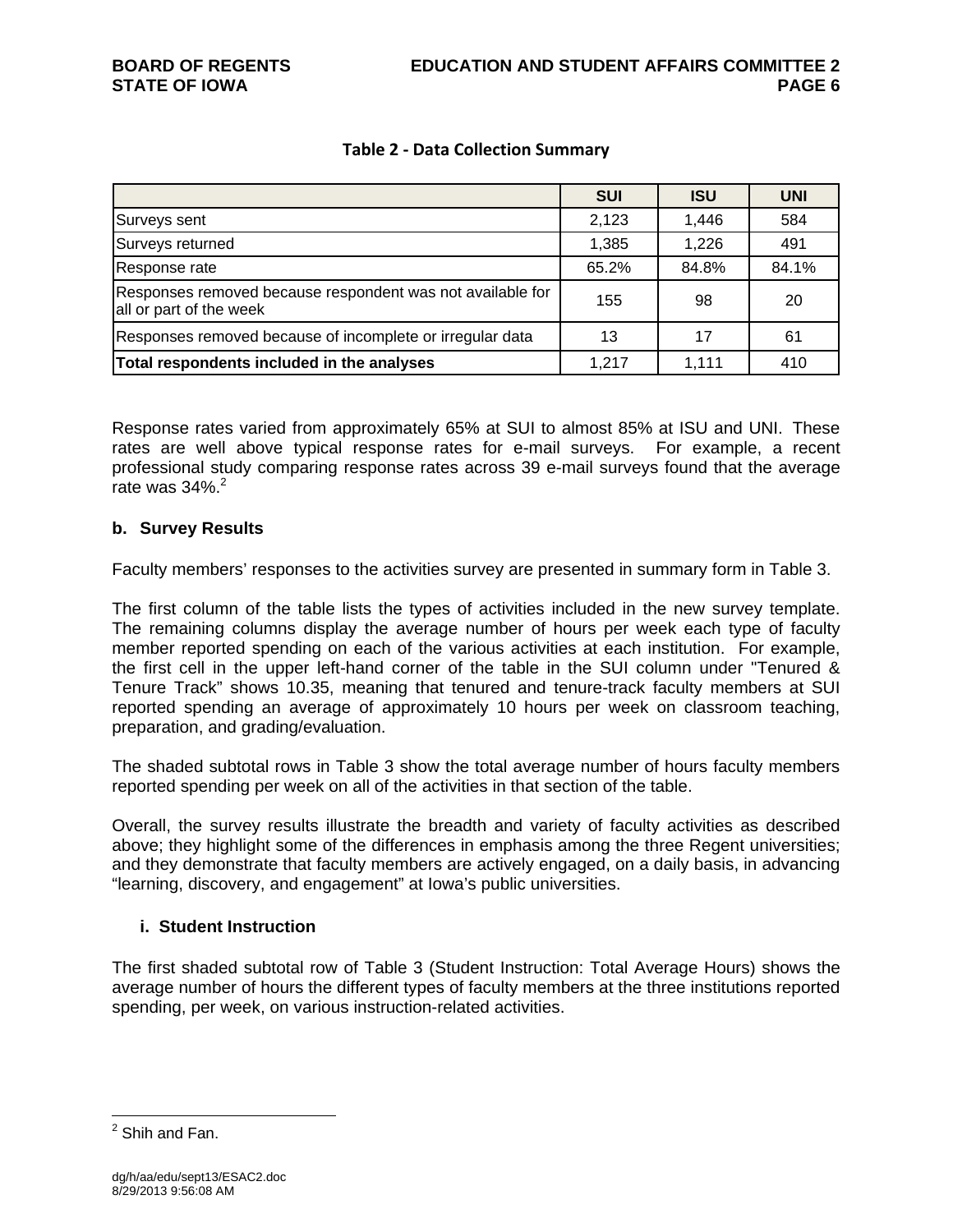### **BOARD OF REGENTS EDUCATION AND STUDENT AFFAIRS COMMITTEE 2 STATE OF IOWA** PAGE 7

Tenured and tenure-track faculty members reported spending approximately 22 to 32 hours per week on these activities (21.8 hours at SUI, 24.9 hours at ISU, and 32.4 hours at UNI). Traditional classroom teaching, preparation, and grading represent about half of the time that these faculty members dedicate to teaching-related activities. At all three institutions, faculty members spent on average 1-2 hours per week on each of the following activities: guiding student internships and independent studies, mentoring student research, assisting students outside of the classroom, advising students on academic and career planning, and preparing new courses.

Non-tenure track faculty members at all three institutions spent substantially more time on instruction (34-35 hours per week at the three institutions). This is expected because these faculty members tend to be full-time lecturers who do not have significant research or service responsibilities.

Clinical track faculty members at SUI and clinicians at ISU devoted about 14 hours per week to student instruction, while research track faculty members at SUI spent just under three hours on these activities. This is appropriate given the specialized expectations for those positions. It should be noted that it can be difficult to isolate "clinical work" and "student instruction" for clinical faculty because much of the teaching these faculty members do occurs during the course of delivering clinical services.

### **ii. Scholarship/research/creative work**

The second shaded subtotal row (Scholarship/Research/Creative Work: Total Average Hours) reports the average number of hours faculty members reported spending per week on scholarship, research, and creative work. Tenured and tenure-track faculty members at SUI and ISU, where expectations in these areas are high, reported spending 21-22 hours per week on these activities. At UNI, where relatively more emphasis is placed on instruction, tenured and tenure-track faculty reported spending an average of 11 hours each week on scholarship, research, and creative work.

Non-tenure track faculty members generally reported spending less time on scholarship, research, and creative work (7.5 hours at SUI, 6.1 at ISU, and 4.5 at UNI). While these faculty members may have research interests that occupy some of their time, their primary responsibility is almost always instruction.

Clinical track faculty members at SUI and ISU reported spending five hours and 11.9 hours per week, respectively, on scholarship, research, and creative work.

Finally, research track faculty members at SUI reported spending the majority of their time (44.9 hours) per week on these activities, which is to be expected given that research is their primary responsibility.

### **iii. Clinical work**

The clinical work section of Table 3 confirms that clinical track faculty at SUI and clinicians at ISU are the most heavily engaged in this work (which includes both delivering clinical services and working on administrative tasks related to those services). The shaded row at the bottom of this section (Clinical Work: Total Average Hours) shows that these faculty members reported spending on average 26.3 hours and 17.85 hours per week, respectively, on clinical activities. Other types of faculty members spend relatively little time on clinical activities.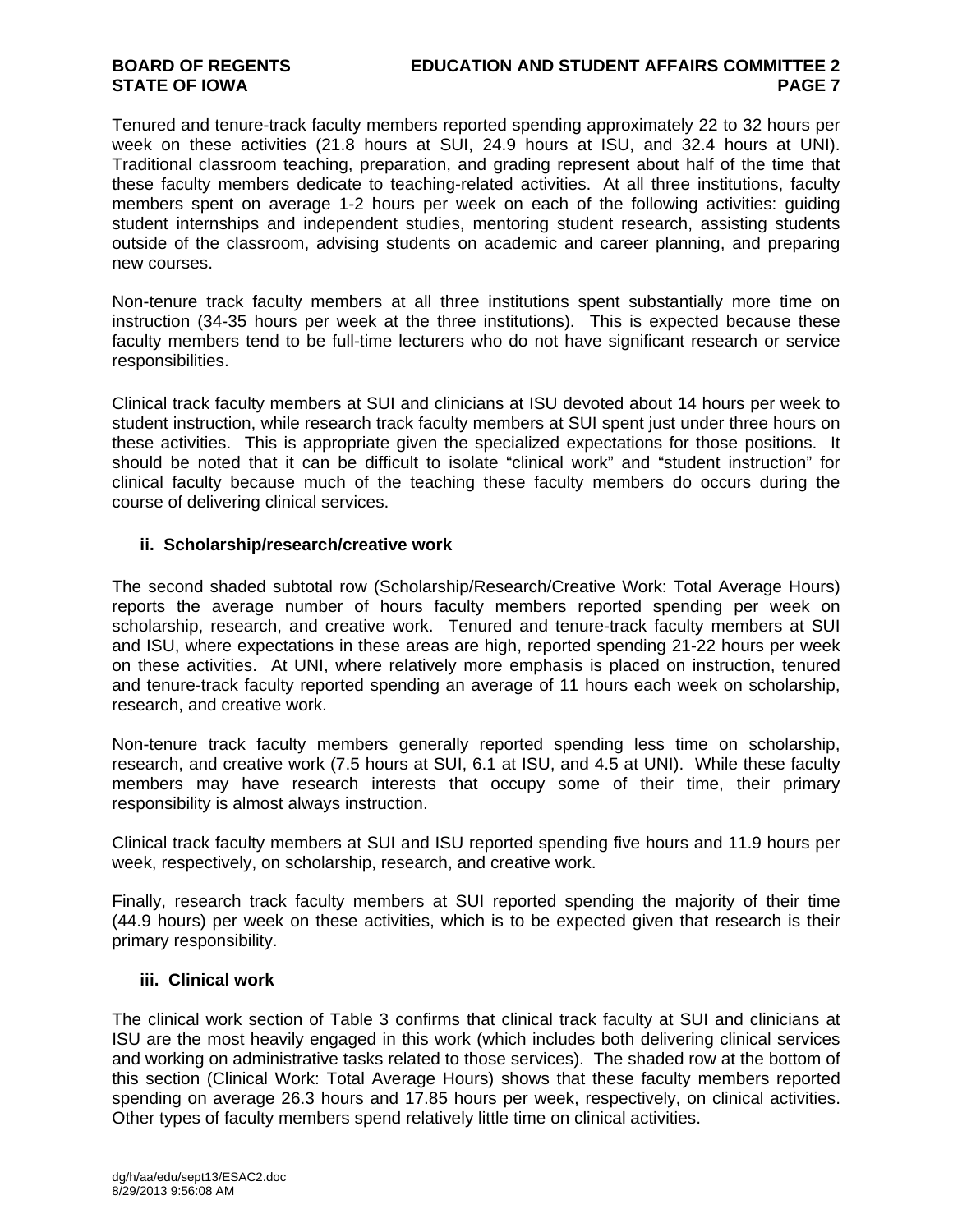# **STATE OF IOWA**

# **BOARD OF REGENTS EDUCATION AND STUDENT AFFAIRS COMMITTEE 2**

### **Table 3 ‐ Survey Results**

|                                                                                                                           | Tenured & Tenure Track |       | <b>Non-Tenure Track</b> |       | Clinical Track/<br><b>Clinicians</b> |       | Research<br><b>Track</b> | <b>DEOs/Chairs</b> |            |       |            |       |
|---------------------------------------------------------------------------------------------------------------------------|------------------------|-------|-------------------------|-------|--------------------------------------|-------|--------------------------|--------------------|------------|-------|------------|-------|
|                                                                                                                           | SUI                    | ISU   | UNI                     | SUI   | ISU                                  | UNI   | SUI                      | <b>ISU</b>         | <b>SUI</b> | SUI   | <b>ISU</b> | UNI   |
| <b>Student Instruction</b>                                                                                                |                        |       |                         |       |                                      |       |                          |                    |            |       |            |       |
| Classroom teaching, preparation, grading/evaluation                                                                       | 10.35                  | 12.06 | 18.12                   | 19.18 | 19.44                                | 21.30 | 3.70                     | 3.59               | 0.46       | 5.53  | 5.51       | 10.13 |
| Online teaching, preparation, grading/evaluation                                                                          | 0.61                   | 1.02  | 1.78                    | 1.55  | 1.66                                 | 1.62  | 0.67                     | 1.36               | 0.00       | 0.79  | 0.18       | 0.52  |
| Clinical teaching, preparation, grading/evaluation                                                                        | 0.74                   | 0.40  | 1.17                    | 1.59  | 1.30                                 | 0.93  | 5.40                     | 7.17               | 0.00       | 1.06  | 0.24       | 0.15  |
| Non-classroom teaching and instruction (independent studies,                                                              | 2.03                   | 2.02  | 2.38                    | 0.90  | 1.73                                 | 1.39  | 0.37                     | 0.34               | 0.13       | 1.97  | 1.89       | 1.98  |
| thesis work, internships, student productions)                                                                            |                        |       |                         |       |                                      |       |                          |                    |            |       |            |       |
| Mentoring student research                                                                                                | 2.54                   | 3.16  | 1.22                    | 0.41  | 0.64                                 | 0.32  | 0.29                     | 0.36               | 1.36       | 2.13  | 1.74       | 0.91  |
| Communicating with students outside the classroom (in person,                                                             | 2.23                   | 2.52  | 3.47                    | 4.78  | 4.09                                 | 4.78  | 1.16                     | 2.67               | 0.33       | 1.51  | 1.31       | 1.62  |
| by telephone, by email, etc.)                                                                                             | 1.42                   |       | 1.97                    | 3.05  |                                      |       |                          |                    | 0.23       | 1.15  | 0.40       |       |
| Developing new courses, updating existing courses                                                                         |                        | 1.66  |                         |       | 2.53                                 | 1.98  | 1.12                     | 0.70               |            |       |            | 0.59  |
| Student advising: helping students-in person, via email,<br>etc. - with academic and career questions, writing letters of |                        |       |                         |       |                                      |       |                          |                    |            |       |            |       |
| recommendation, participating in student orientations and                                                                 | 1.89                   | 2.05  | 2.34                    | 2.08  | 2.72                                 | 3.65  | 1.03                     | 2.65               | 0.33       | 1.82  | 1.79       | 2.45  |
| training events, etc.                                                                                                     |                        |       |                         |       |                                      |       |                          |                    |            |       |            |       |
| <b>Student Instruction: Total Average Hours</b>                                                                           | 21.80                  | 24.89 | 32.44                   | 33.54 | 34.13                                | 35.98 | 13.74                    | 18.86              | 2.83       | 15.96 | 13.05      | 18.35 |
| Scholarship/Research/Creative Work                                                                                        |                        |       |                         |       |                                      |       |                          |                    |            |       |            |       |
| Sponsored (grant-supported) scholarship/research/creative                                                                 |                        |       |                         |       |                                      |       |                          |                    |            |       |            |       |
| work                                                                                                                      | 7.56                   | 6.72  | 2.20                    | 1.89  | 0.98                                 | 0.15  | 0.76                     | 3.24               | 27.00      | 5.33  | 3.33       | 0.32  |
| Non-sponsored (non-grant supported)                                                                                       |                        |       |                         |       |                                      |       |                          |                    |            |       |            |       |
| scholarship/research/creative work                                                                                        | 7.73                   | 6.84  | 6.24                    | 2.77  | 2.79                                 | 2.84  | 2.15                     | 3.59               | 4.06       | 4.59  | 1.78       | 1.36  |
| Attending conferences, seminars, workshops, etc., related to                                                              | 2.10                   | 1.87  | 0.53                    |       | 0.33                                 | 0.36  | 0.83                     | 1.82               | 3.23       | 2.61  | 2.30       |       |
| your scholarship/research/creative work                                                                                   |                        |       |                         | 0.76  |                                      |       |                          |                    |            |       |            | 1.52  |
| Writing/preparing grants                                                                                                  | 2.36                   | 3.24  | 0.63                    | 1.16  | 0.83                                 | 0.05  | 0.37                     | 1.39               | 7.96       | 1.56  | 2.02       | 0.18  |
| Keeping up to date with disciplinary research and activities                                                              | 2.74                   | 2.47  | 1.81                    | 0.94  | 1.20                                 | 1.12  | 0.89                     | 1.87               | 2.65       | 1.76  | 1.19       | 1.51  |
| Scholarship/Research/Creative Work: Total Average Hours                                                                   | 22.49                  | 21.14 | 11.40                   | 7.52  | 6.13                                 | 4.52  | 5.01                     | 11.91              | 44.90      | 15.85 | 10.62      | 4.89  |
| <b>Clinical Work</b>                                                                                                      |                        |       |                         |       |                                      |       |                          |                    |            |       |            |       |
| Delivering clinical services                                                                                              | 2.66                   | 0.49  | 0.22                    | 4.44  | 4.40                                 | 0.00  | 20.72                    | 14.48              | 0.00       | 2.40  | 0.00       | 0.06  |
| Working on administrative tasks related to clinical work                                                                  | 0.70                   | 0.07  | 0.37                    | 1.46  | 0.45                                 | 0.75  | 5.61                     | 3.27               | 0.00       | 1.20  | 0.05       | 0.00  |
| <b>Clinical Work: Total Average Hours</b>                                                                                 | 3.36                   | 0.57  | 0.58                    | 5.90  | 4.85                                 | 0.75  | 26.33                    | 17.75              | 0.00       | 3.61  | 0.05       | 0.06  |
| Community Engagement, Outreach, or Extension                                                                              | 0.47                   |       | 0.61                    | 0.57  |                                      | 0.61  | 0.36                     | 0.98               | 0.08       | 0.46  | 0.68       | 0.32  |
| Working on public or private partnership projects<br>Delivering presentations, workshops, seminars, performances,         |                        | 0.58  |                         |       | 0.50                                 |       |                          |                    |            |       |            |       |
| exhibits                                                                                                                  | 0.47                   | 0.65  | 0.52                    | 0.32  | 0.37                                 | 0.41  | 0.22                     | 0.25               | 0.03       | 0.40  | 0.18       | 0.36  |
| Delivering online/webinar based programming                                                                               | 0.02                   | 0.04  | 0.01                    | 0.00  | 0.01                                 | 0.08  | 0.03                     | 0.05               | 0.00       | 0.09  | 0.04       | 0.00  |
| Providing technical assistance                                                                                            | 0.09                   | 0.29  | 0.12                    | 0.08  | 0.39                                 | 0.05  | 0.07                     | 0.41               | 0.23       | 0.27  | 0.15       | 0.13  |
| Preparing, presenting and evaluating programming for                                                                      |                        |       |                         |       |                                      |       |                          |                    |            |       |            |       |
| stakeholders                                                                                                              | 0.10                   | 0.35  | 0.13                    | 0.18  | 0.23                                 | 0.01  | 0.12                     | 0.20               | 0.00       | 0.26  | 0.26       | 0.09  |
| Consulting (in person, by telephone, by email, etc.)                                                                      | 0.32                   | 0.48  | 0.50                    | 0.09  | 0.40                                 | 1.09  | 0.28                     | 0.90               | 0.00       | 0.53  | 0.20       | 0.16  |
| Developing new programs, updating existing programs                                                                       |                        | 0.72  |                         | 0.24  | 0.44                                 | 0.19  | 0.60                     |                    |            | 0.54  | 0.42       | 0.34  |
| (presentations, publications, etc.)                                                                                       | 0.35                   |       | 0.32                    |       |                                      |       |                          | 0.41               | 0.31       |       |            |       |
| Community Engagement, Outreach, or Extension: Total Average                                                               | 1.81                   | 3.11  | 2.22                    | 1.48  | 2.34                                 | 2.44  | 1.67                     | 3.19               | 0.64       | 2.54  | 1.93       | 1.40  |
| <b>Hours</b>                                                                                                              |                        |       |                         |       |                                      |       |                          |                    |            |       |            |       |
| <b>Professional Development</b>                                                                                           |                        |       |                         |       |                                      |       |                          |                    |            |       |            |       |
| Participating in professional development activities for                                                                  |                        |       |                         |       |                                      |       |                          |                    |            |       |            |       |
| teaching, research, clinical work, or community engagement,                                                               | 0.97                   | 0.95  | 1.20                    | 1.38  | 0.84                                 | 0.84  | 2.52                     | 2.48               | 0.90       | 1.72  | 2.08       | 1.24  |
| outreach or extension (workshops, conferences, online                                                                     |                        |       |                         |       |                                      |       |                          |                    |            |       |            |       |
| seminars, etc.).                                                                                                          |                        |       |                         |       |                                      |       |                          |                    |            |       |            |       |
| Professional Development: Total Average Hours<br>Administration/Service                                                   | 0.97                   | 0.95  | 1.20                    | 1.38  | 0.84                                 | 0.84  | 2.52                     | 2.48               | 0.90       | 1.72  | 2.08       | 1.24  |
|                                                                                                                           |                        |       |                         |       |                                      |       |                          |                    |            |       |            |       |
| Serving the institution (department, college, university                                                                  | 3.95                   | 3.81  | 4.30                    | 1.49  | 2.10                                 | 1.98  | 2.30                     | 1.34               | 0.58       | 7.01  | 11.87      | 12.65 |
| committees and meetings, task forces, faculty governance, etc.)                                                           |                        |       |                         |       |                                      |       |                          |                    |            |       |            |       |
| Serving the profession (such as serving on editorial board, etc.)                                                         | 1.85                   | 1.88  | 0.66                    | 0.18  | 0.25                                 | 0.11  | 0.50                     | 0.45               | 1.69       | 1.33  | 1.00       | 0.10  |
| Administering centers/institutes, department/college/                                                                     | 0.87                   | 1.19  | 0.83                    | 0.42  | 0.49                                 | 0.17  | 1.28                     | 0.55               | 0.50       | 10.10 | 15.52      | 13.96 |
| university programs, research operations                                                                                  |                        |       |                         |       |                                      |       |                          |                    |            |       |            |       |
| Mentoring faculty                                                                                                         | 0.34                   | 0.30  | 0.14                    | 0.11  | 0.14                                 | 0.98  | 0.23                     | 0.00               | 0.15       | 1.36  | 2.46       | 0.97  |
| Assisting student organizations                                                                                           | 0.12                   | 0.31  | 0.31                    | 0.34  | 0.50                                 | 0.75  | 0.19                     | 0.32               | 0.08       | 0.04  | 0.47       | 0.25  |
| <b>Administration/Service: Total Average Hours</b>                                                                        | 7.13                   | 7.49  | 6.24                    | 2.53  | 3.48                                 | 3.99  | 4.49                     | 2.66               | 2.99       | 19.84 | 31.32      | 27.93 |
| <b>TOTAL AVG HOURS</b>                                                                                                    | 57.57                  | 58.16 | 54.09                   | 52.36 | 51.76                                | 48.51 | 53.77                    | 56.84              | 52.27      | 59.53 | 59.05      | 53.87 |
| <b>MEDIAN HOURS</b>                                                                                                       | 56.00                  | 55.84 | 52.21                   | 49.25 | 47.88                                | 45.67 | 50.00                    | 52.75              | 50.00      | 56.88 | 59.00      | 54.29 |
| <b>COUNT of responders</b>                                                                                                | 815                    | 883   | 344                     | 119   | 164                                  | 38    | 194                      | 22                 | 13         | 76    | 42         | 28    |

dg/h/aa/edu/sept13/ESAC2.doc 8/29/2013 9:56:08 AM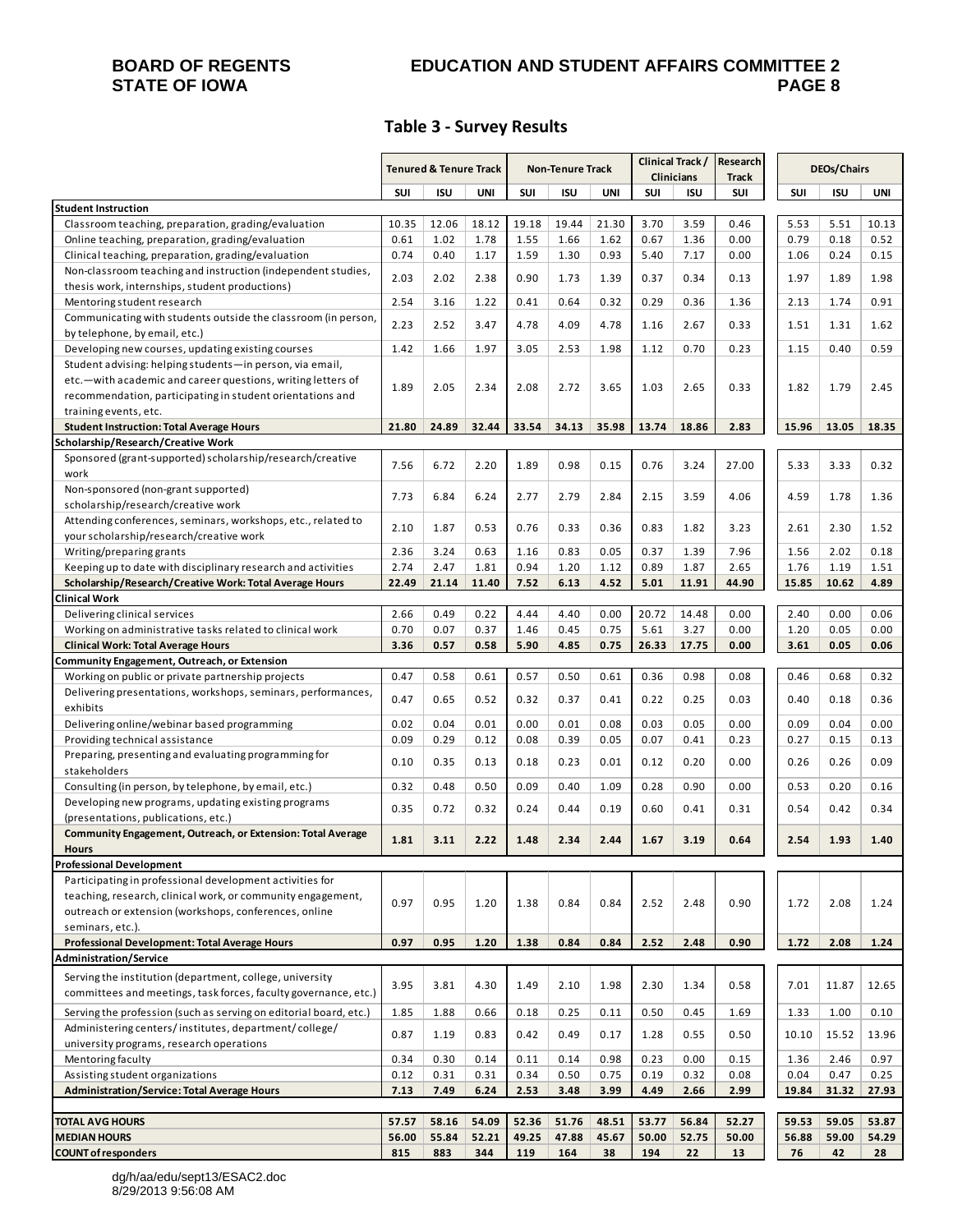### **iv. Community engagement, outreach, and extension**

The shaded subtotal row for Community Engagement (Community Engagement, Outreach, or Extension: Total Average Hours) shows that the different types of faculty members spent between 0.6 hours and 3.2 hours per week on these activities. ISU faculty members, many of whom have a formal Extension appointment, tended to spend somewhat more time on these activities than SUI and UNI faculty members. ISU faculty with Extension appointments carry out their extension activities as part of their teaching and research responsibilities.

Faculty members were instructed not to double-count their activities. Much of the teaching and research in which faculty members are engaged benefits the public and could easily be counted in the engagement category if it were not already counted elsewhere. Clinical service also is one of the universities' most visible and important forms of public engagement, as is student instruction through various forms of distance learning.

### **v. Professional development**

The shaded row for Professional Development (Professional Development: Total Average Hours) indicates that most of the different types of faculty members reported spending about an hour a week on professional development activities. The primary exceptions were the clinical track faculty members at SUI and ISU, who reported spending more than two hours per week on professional development. A major reason for this is that the professional requirements of many clinical positions require significant continuing education.

### **vi. Administration/service**

The shaded row in the administration and service section (Administration/Service: Total Average Hours) shows that among the various faculty types, tenured and tenure-track faculty members undertook most of the administration and service duties. At all three institutions, these faculty members reported spending approximately seven hours on these activities per week, while the other types of faculty members tended to spend around half that amount of time.

The data in this section also indicate that the majority of administration and service activities for all faculty members—were in service to their institutions, with a relatively small amount of time spent on service to academic disciplinary organizations.

### **vii. Departmental executive officers/department chairs**

The last three columns in the table show the average work hours reported by departmental executive officers (DEOs)/department chairs (chairs) at the three institutions.

DEOs/chairs are responsible for managing their departments, which takes substantial time even in small academic units. These significant administrative duties are reflected in the survey results. The shaded subtotal row for administration and service (Administration/Service: Total Average Hours) shows that DEOs/chairs at all three schools reported spending far more time on these activities than any other type of faculty (approximately 20 hours at SUI, 28 at UNI, and 31 at ISU).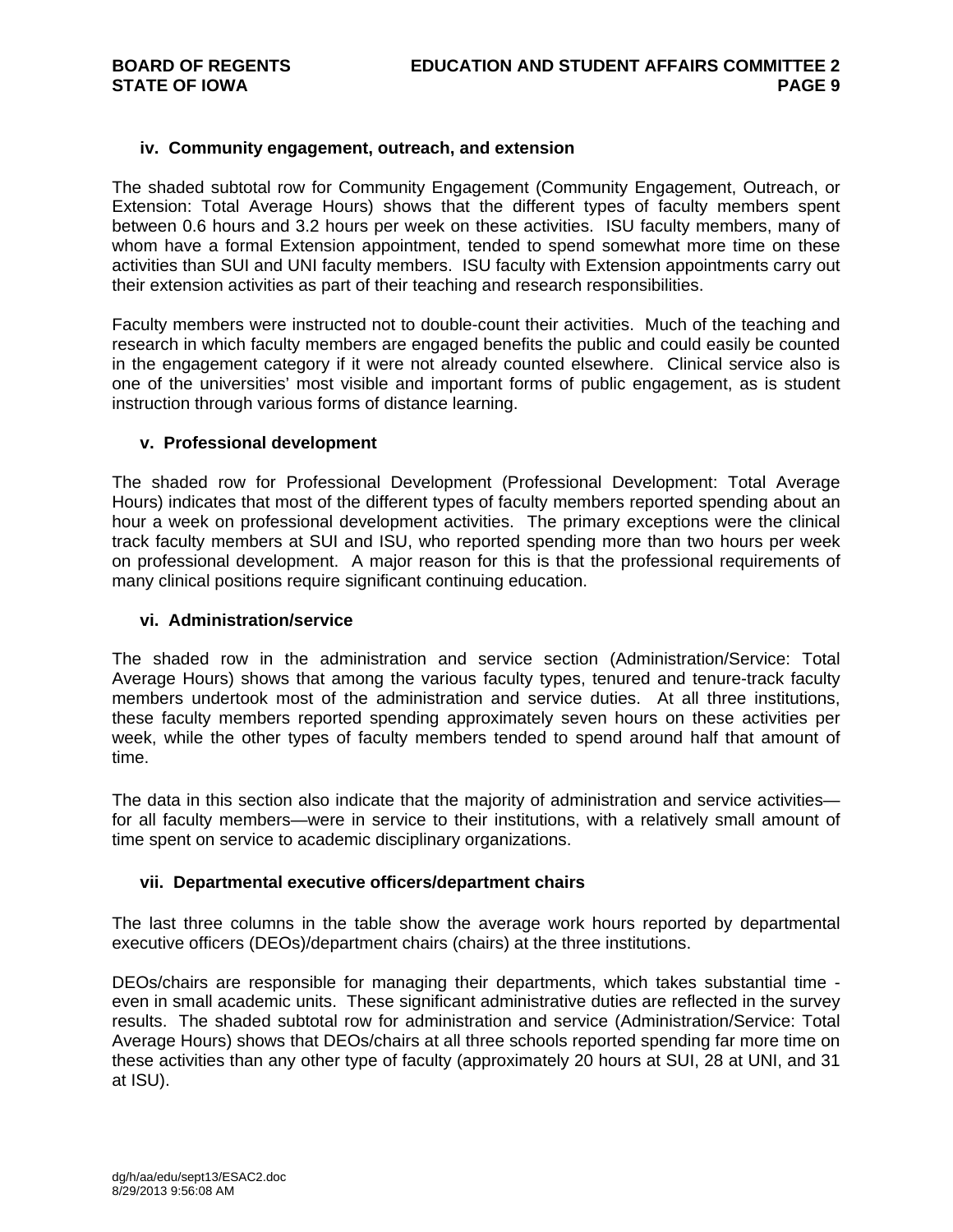Even though DEOs/chairs must spend significant time managing their departments, they remain very involved in teaching and research. DEOs at SUI reported spending, on average, almost 16 hours per week on teaching activities, and 16 hours on research activities. At ISU, chairs reported spending about 13 hours per week on teaching activities and about 11 on research, while at UNI DEOs spent more than 18 hours on teaching and almost five hours on research. In total, DEOs/chairs reported working approximately 54 to 60 hours per week.

### **viii. Total hours at work**

The total number of hours the various types of faculty members at each institution reported working per week, on average, is in the shaded total row at the bottom of the table. Faculty members at all three institutions reported working more than 40 hours per week, on average. At SUI, tenured and tenure-track faculty members reported working 57.6 hours per week, non-tenure track faculty 52.4 hours, clinical track faculty 53.8 hours, and research track faculty 52.3 hours. At ISU, tenured and tenure-track faculty members reported working 58.2 hours per week, non-tenure track faculty 51.8 hours, and clinicians 56.8 hours. At UNI, tenured and tenure track faculty members reported working 54.1 hours per week and non-tenure track faculty 48.5 hours.

### **ix. Summary**

The new survey template was well-received by faculty, and the results tell a detailed story of how the faculty members at the three institutions spent their work time. According to the responses, the average faculty member spent more than 40 hours in activities that directly serve the tripartite mission of the universities: teaching, research, and service. This level of dedication is consistent with the fact that, that through their work activities, faculty members are pursuing their intellectual passions.

### **4. Who teaches the students?**

The following tables and charts show the number and percentage of undergraduate, graduate, professional, and total student credit hours (SCH) taught by tenured and tenure-track faculty, non-tenure track faculty, and graduate assistants at the Regent universities. All data are from Fall 2012.

- $\Diamond$  At SUI, 48.6% of all SCH and 45.0% of undergraduate SCH were taught by tenured or tenure-track faculty in Fall 2012. This represents a decrease of about one percentage point from Fall 2010.
- $\Diamond$  Non-tenure track faculty taught 39.3% of total SCH and 40.0% of undergraduate SCH in Fall 2012, an increase of 3.8 and 4.7 percentage points, respectively, compared to Fall 2010.
- $\Diamond$  Graduate assistants taught 12.1% of total SCH and 14.9% of undergraduate SCH in Fall 2012, a decrease of 2.9 and 3.7 percentage points, respectively, compared to Fall 2010.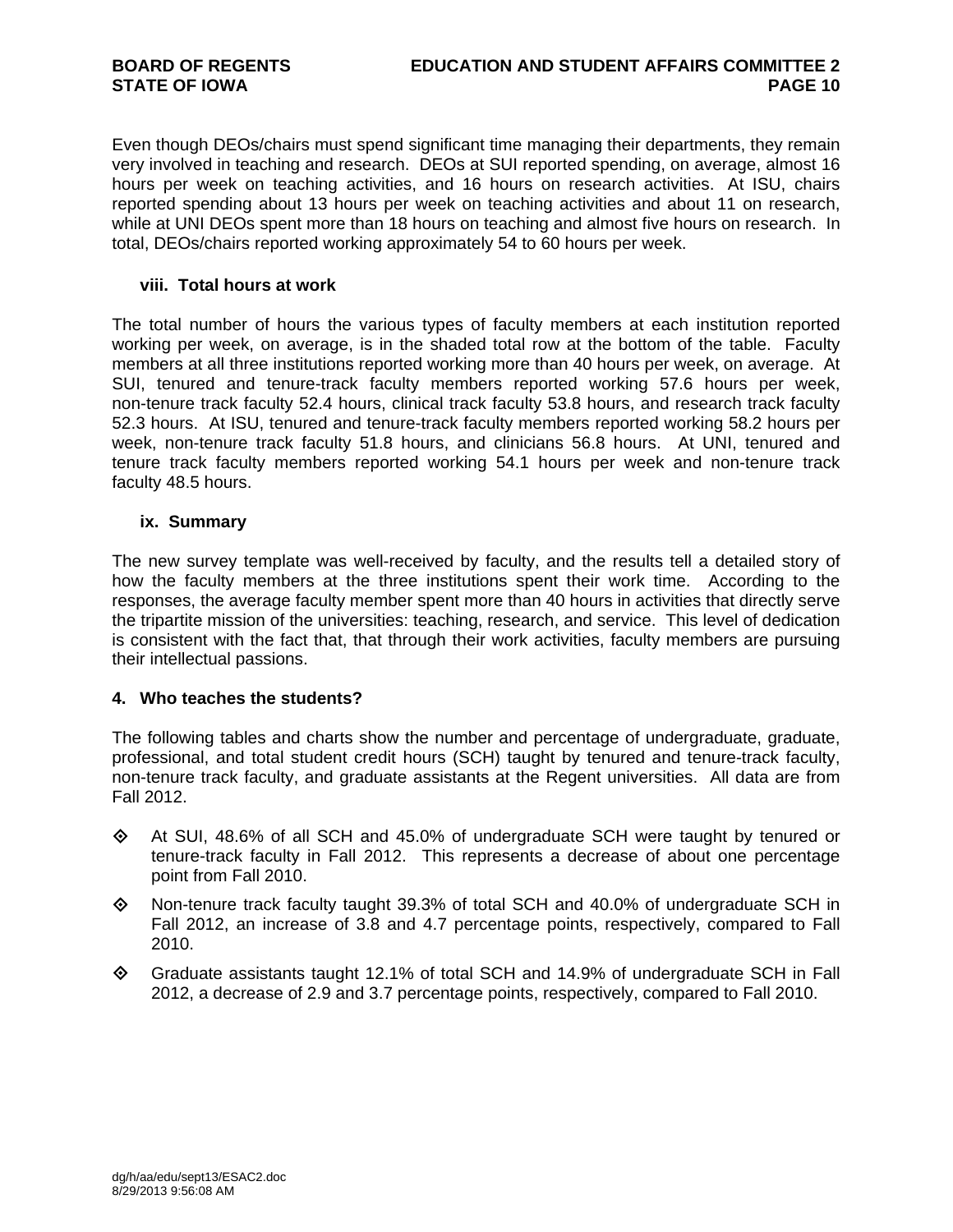### **BOARD OF REGENTS EDUCATION AND STUDENT AFFAIRS COMMITTEE 2 STATE OF IOWA PAGE 11**

The changes from Fall 2010 to Fall 2012 continue the trend of the last several years, and mirror changes at similar institutions across the country. AAU institutions that participate in the National Study of Instructional Costs and Productivity report a similar steady decrease in the percentage of SCH taught by tenured and tenure-track faculty (from 52.9% overall in FY 2000 to 45.5% in FY 2011). These trends also reflect the change in faculty appointments at universities. At SUI in Fall 2012, non-tenure track faculty represented 32.7% of faculty FTE in instructional-related fund groups compared to 21.0% in Fall 2000.

| <b>SUI</b>         | <b>Undergraduate</b> |        | <b>Graduate</b> |        | <b>Professional</b> |            | <b>Total</b> |        |
|--------------------|----------------------|--------|-----------------|--------|---------------------|------------|--------------|--------|
|                    | <b>SCH</b>           | Pct    | <b>SCH</b>      | Pct    | <b>SCH</b>          | <b>Pct</b> | <b>SCH</b>   | Pct    |
| Tenured            | 111.267              | 36.2%  | 22,449          | 63.4%  | 17.900              | 45.67%     | 151,616      | 39.7%  |
| Tenure-Track       | 26,958               | 8.8%   | 4,823           | 13.6%  | 2,217               | 5.66%      | 33,998       | 8.9%   |
| (T/TT Subtotal)    | 138.225              | 45.0%  | 27,272          | 77.1%  | 20.117              | 51.33%     | 185.614      | 48.6%  |
| Non-Tenure Track   | 122,916              | 40.0%  | 7,985           | 22.6%  | 19.074              | 48.67%     | 149.975      | 39.3%  |
| Graduate Assistant | 45,863               | 14.9%  | 130             | 0.4%   | 0                   | $0.00\%$   | 45,993       | 12.1%  |
| <b>All Faculty</b> | 307,004              | 100.0% | 35,387          | 100.0% | 39,191              | 100.00%    | 381,582      | 100.0% |

### **Table 4a – University of Iowa**



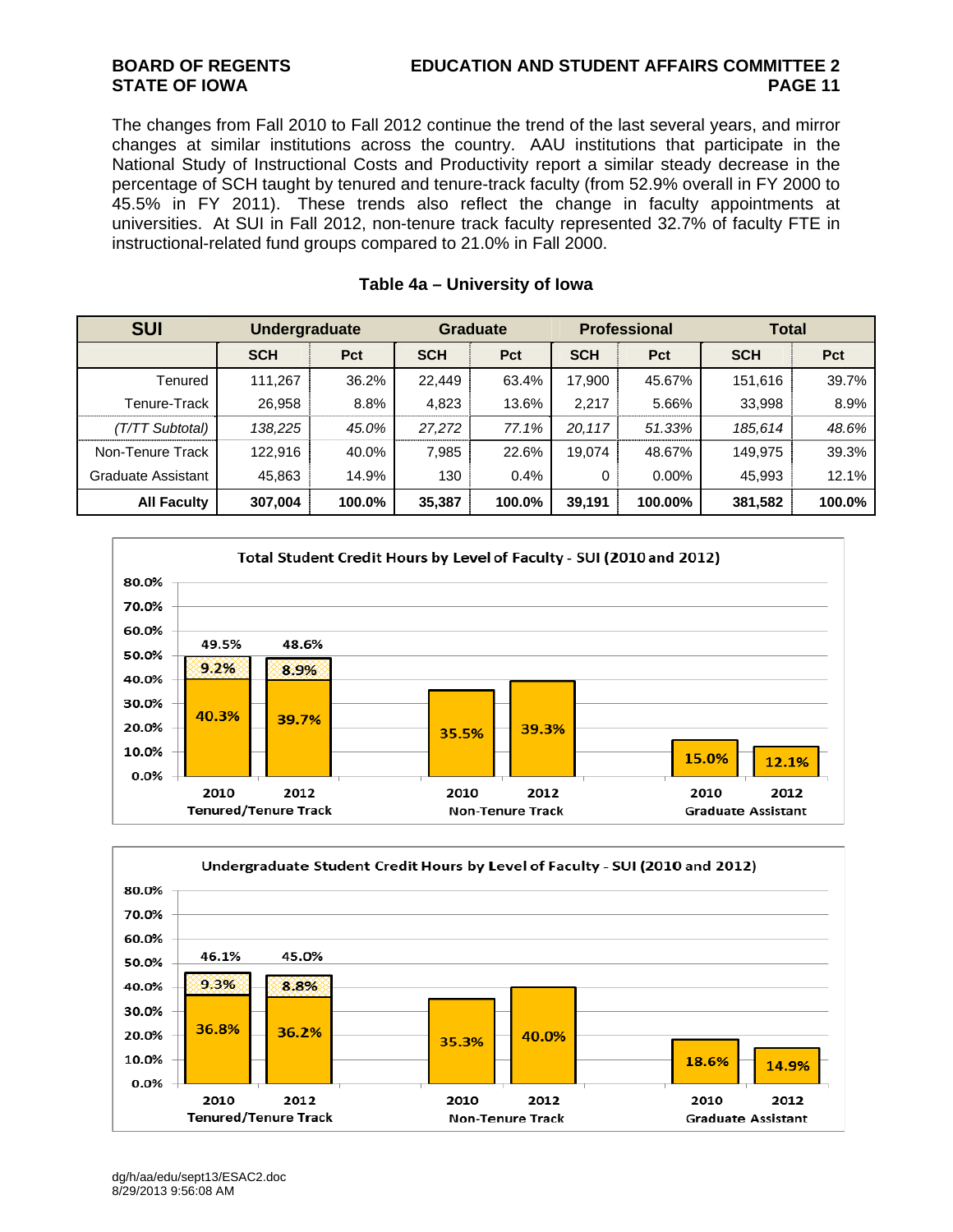- $\Diamond$  At ISU, 58.0% of all SCH and 54.3% of undergraduate SCH were taught by tenured or tenure-track faculty in Fall 2012. This represents a decrease of about 4.5 percentage points from Fall 2010.
- $\Diamond$  Non-tenure track faculty taught 31.0% of total SCH and 33.5% of undergraduate SCH in Fall 2012, an increase of 4.1 percentage points (in both cases) compared to Fall 2010.
- Graduate assistants taught 11.0% of total SCH and 12.2% of undergraduate SCH in Fall 2012, an increase of 0.4 percentage points (in both cases) compared to Fall 2010.

The increase in the total teaching carried out by non-tenure track faculty from Fall 2010 to Fall 2012 reflects the changing profile of faculty appointments at universities across the nation. More important, the increase in non-tenure track faculty instruction reflects an institutional response to the enrollment growth ISU has experienced during the past three years. From Fall 2010 to Fall 2012, total enrollment increased by 7% from 28,682 to 31,040 students. Undergraduate enrollment increased by 9.6%, from 23,104 to 25,553 students, necessitating the rapid hiring of instructional faculty—most typically into the non-tenure track. At ISU, non-tenure track faculty represented 27.9% of faculty FTE in Fall 2012 compared to 24.8% in Fall 2010. ISU is working to increase its hiring of tenured/tenure-track faculty, while recognizing that the institution will always rely upon a mix of excellent tenured, tenure-track, and non-tenure track faculty.

| <b>ISU</b>          | <b>Undergraduate</b> |        | <b>Graduate</b> |            | <b>Professional</b> |         | <b>Total</b> |        |
|---------------------|----------------------|--------|-----------------|------------|---------------------|---------|--------------|--------|
|                     | <b>SCH</b>           | Pct    | <b>SCH</b>      | <b>Pct</b> | <b>SCH</b>          | Pct     | <b>SCH</b>   | Pct    |
| Tenured             | 147.499              | 43.1%  | 22,398          | 71.8%      | 7,039               | 70.0%   | 176.936      | 46.1%  |
| <b>Tenure Track</b> | 38,550               | 11.3%  | 6,326           | 20.3%      | 857                 | 8.5%    | 45,733       | 11.9%  |
| (T/TT Subtotal)     | 186,049              | 54.3%  | 28.724          | 92.1%      | 7,896               | 78.5%   | 222,669      | 58.0%  |
| Non-Tenure Track    | 114,633              | 33.5%  | 2,313           | 7.4%       | 2,164               | 21.5%   | 119.110      | 31.0%  |
| Graduate Assistant  | 41,862               | 12.2%  | 165             | 0.5%       | 0                   | $0.0\%$ | 42,027       | 11.0%  |
| <b>All Faculty</b>  | 342.544              | 100.0% | 31,202          | 100.0%     | 10,060              | 100.0%  | 383,806      | 100.0% |

### **Table 4b – Iowa State University**

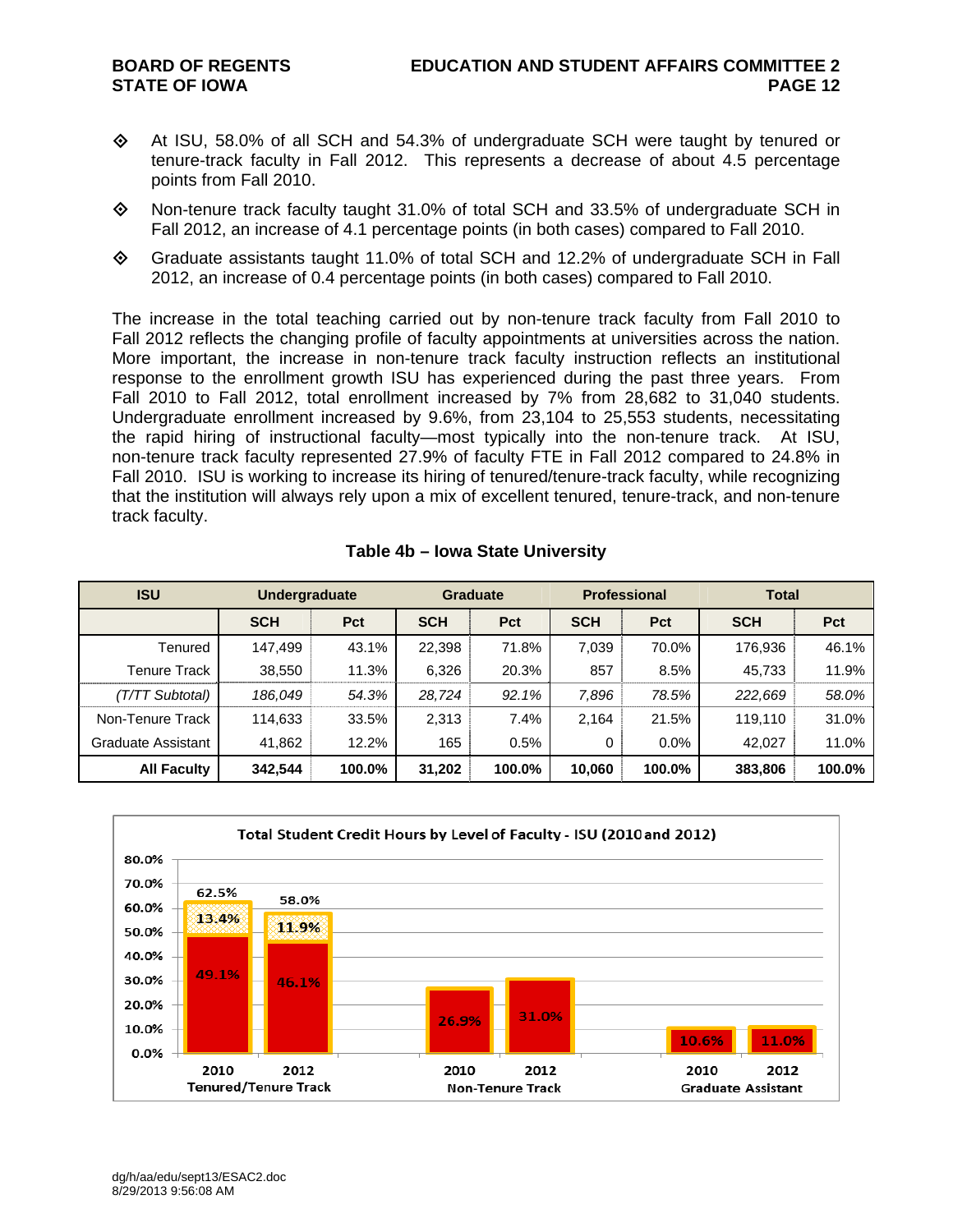

- At UNI, 77.7% of all SCH and 76.7% of undergraduate SCH were taught by tenured or tenure-track faculty in Fall 2012. This represents an increase of 9.0 percentage points (total) and 9.6 percentage points (undergraduate) compared to Fall 2010.
- Non-tenure track faculty taught 22.2% of total SCH and 23.2% of undergraduate SCH in Fall 2012, a decrease of 8.2 and 8.9 percentage points, respectively, compared to Fall 2010.
- Graduate assistants taught 0.1% of total SCH and 0.1% of undergraduate SCH in Fall 2012, a decrease of 0.8 and 0.7 percentage points, respectively, compared to fall 2010.

The percentage of SCH taught by tenured and tenure-track faculty at UNI is now at its highest level in the past several years, a shift that can be attributed to the program cuts and restructuring that took place at UNI during that time period.

| <b>UNI</b>          | <b>Undergraduate</b> |        |            | <b>Graduate</b> |            | <b>Professional</b> | <b>Total</b> |        |
|---------------------|----------------------|--------|------------|-----------------|------------|---------------------|--------------|--------|
|                     | <b>SCH</b>           | Pct    | <b>SCH</b> | Pct             | <b>SCH</b> | <b>Pct</b>          | <b>SCH</b>   | Pct    |
| Tenured             | 83,595               | 62.0%  | 7,172      | 73.9%           | 0          | $0.00\%$            | 90,767       | 62.8%  |
| <b>Tenure Track</b> | 19,837               | 14.7%  | 1.767      | 18.2%           | 0          | $0.00\%$            | 21,604       | 14.9%  |
| (T/TT Subtotal)     | 103,432              | 76.7%  | 8,939      | 92.1%           | 0          | 0.00%               | 112,371      | 77.7%  |
| Non-Tenure Track    | 31,285               | 23.2%  | 772        | 7.9%            | 0          | $0.00\%$            | 32,057       | 22.2%  |
| Graduate Assistant  | 141                  | 0.1%   | 0          | $0.0\%$         | 0          | $0.00\%$            | 141          | 0.1%   |
| <b>All Faculty</b>  | 134,858              | 100.0% | 9,711      | 100.0%          | 0          | $0.00\%$            | 144,569      | 100.0% |

| Table 4c – University of Northern Iowa |  |  |  |  |
|----------------------------------------|--|--|--|--|
|----------------------------------------|--|--|--|--|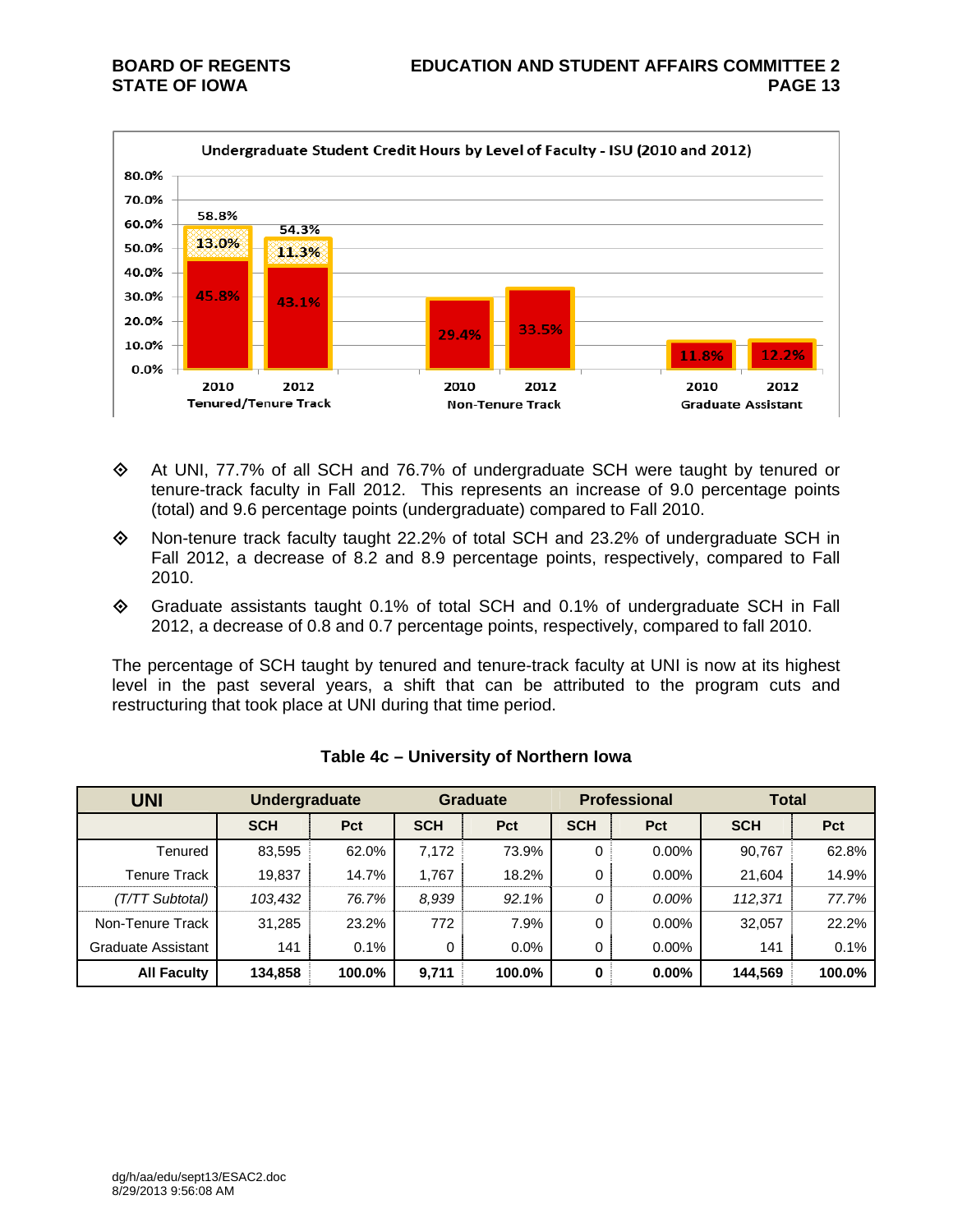



### **5. How do we know faculty are doing a good job?**

Faculty members spend years in graduate school in order to pursue careers that allow them to teach and do research in the areas that most deeply interest them. Being a professor is not so much doing a job as it is following a passion—which is why most faculty members work more than 50 hours a week. They look forward to their work, and provide excellent instruction to their students and produce valuable scholarship and community outreach.

However, not all faculty members can be equally passionate and dedicated to their careers. Some inevitably work harder than others, which is why the three Regent institutions have rigorous accountability procedures to regularly evaluate the work performance of individual faculty members. Though the procedures vary somewhat across the institutions, all are designed to monitor faculty job performance against agreed-upon standards and to provide constructive feedback and assistance to the few faculty members who fall short in one or more areas of their work.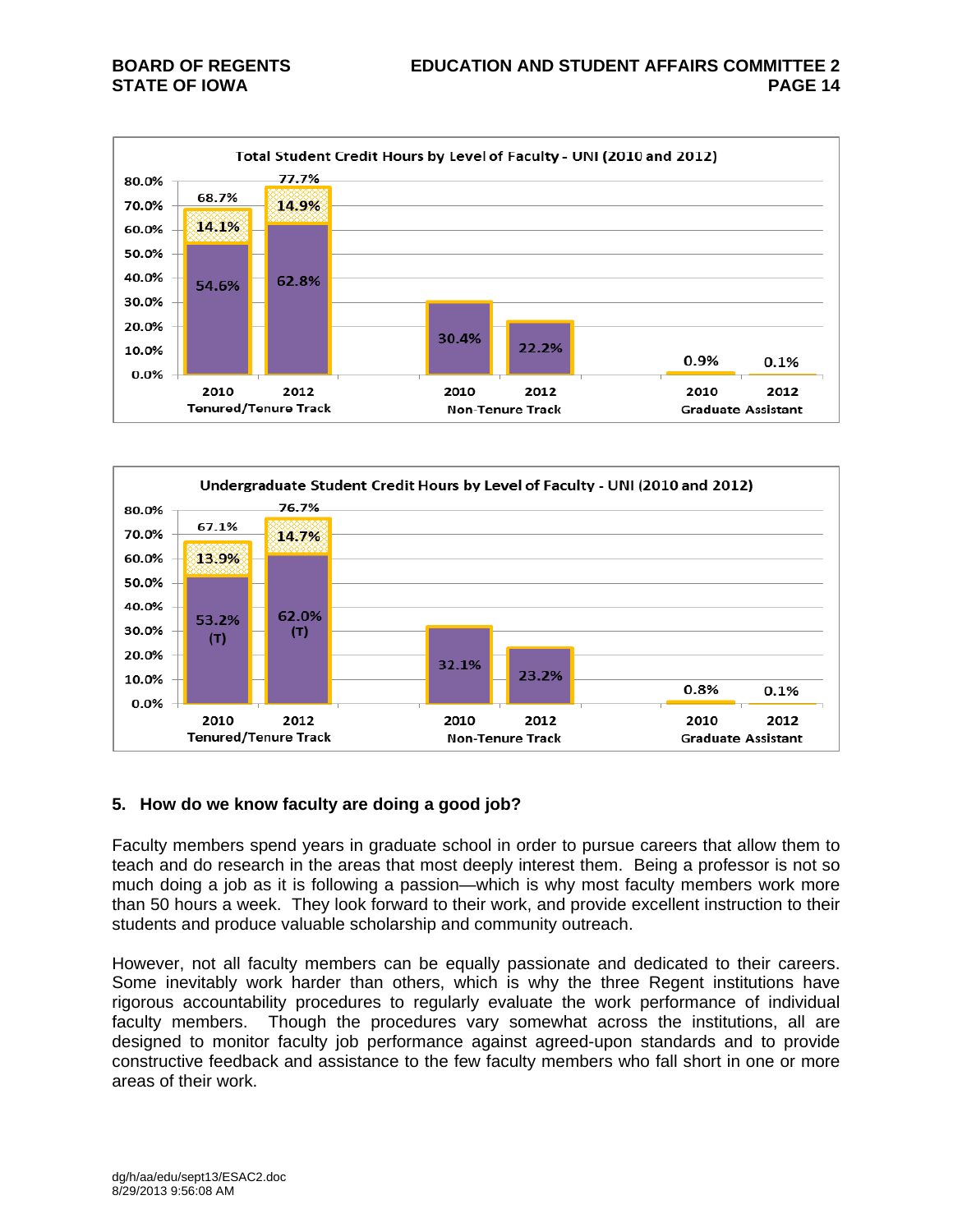### **a. Annual Review**

All three institutions conduct annual reviews of individual faculty at all ranks, for the interrelated purposes of performance appraisal and faculty development. These annual reviews address teaching performance as well as productivity in research/creative activities, professional practice, and institutional service, as appropriate. Student evaluations are collected regularly to help monitor the quality of teaching performance. In some cases, annual reviews may include peer observation of teaching. Annual reviews provide the basis for faculty salary decisions (along with position responsibilities, market factors, equity considerations, and in the case of UNI, collective bargaining agreements), and allow departments to provide constructive, developmental feedback to faculty, including tenure-track faculty who are working toward meeting departmental criteria for promotion and/or tenure.

### **b. Promotion and Tenure Review**

Preparation for the promotion and tenure decision begins when faculty members are hired. During the probationary period, they develop the record of teaching, scholarship, and service that eventually serves as the basis for the promotion and tenure decision. Probationary faculty members receive feedback on their progress through annual reviews and through formal and informal mentoring. At the time of the promotion and/or tenure decision, faculty members undergo an extensive, rigorous peer review process that examines their entire probationary record. This multi-faceted peer review process involves evaluation by external reviewers as well as reviews at the departmental, college, and university levels.

### **c. Post-Tenure Review**

In addition to annual reviews of tenured faculty by department heads, ISU and SUI conduct regular post-tenure reviews that include peer evaluation of teaching, research, and service. At SUI, tenured faculty members undergo a peer review every five years, according to procedures established by the colleges in accordance with the policy on Review of Tenured Faculty Members. At ISU, post-tenure reviews are conducted every five to seven years (as required by the Post-Tenure Review Policy), with the goal of ensuring that faculty members are meeting or exceeding expectations contained in their Position Responsibility Statement.

UNI uses a "triggered" approach to post-tenure review of tenured faculty, in which a department head, dean, or provost may initiate a rigorous, thorough review if concerns are raised about a faculty member's performance in teaching, research/creative work, and service. These reviews ensure that all faculty members are performing satisfactorily in all areas.

### **d. Other**

It should be noted that faculty members also undergo a rigorous form of "peer review" as they compete to have their work published; to present their work at regional, national, and international conferences; to obtain grants and contracts to support their research, scholarly, and creative work; and to form and maintain partnerships with community entities.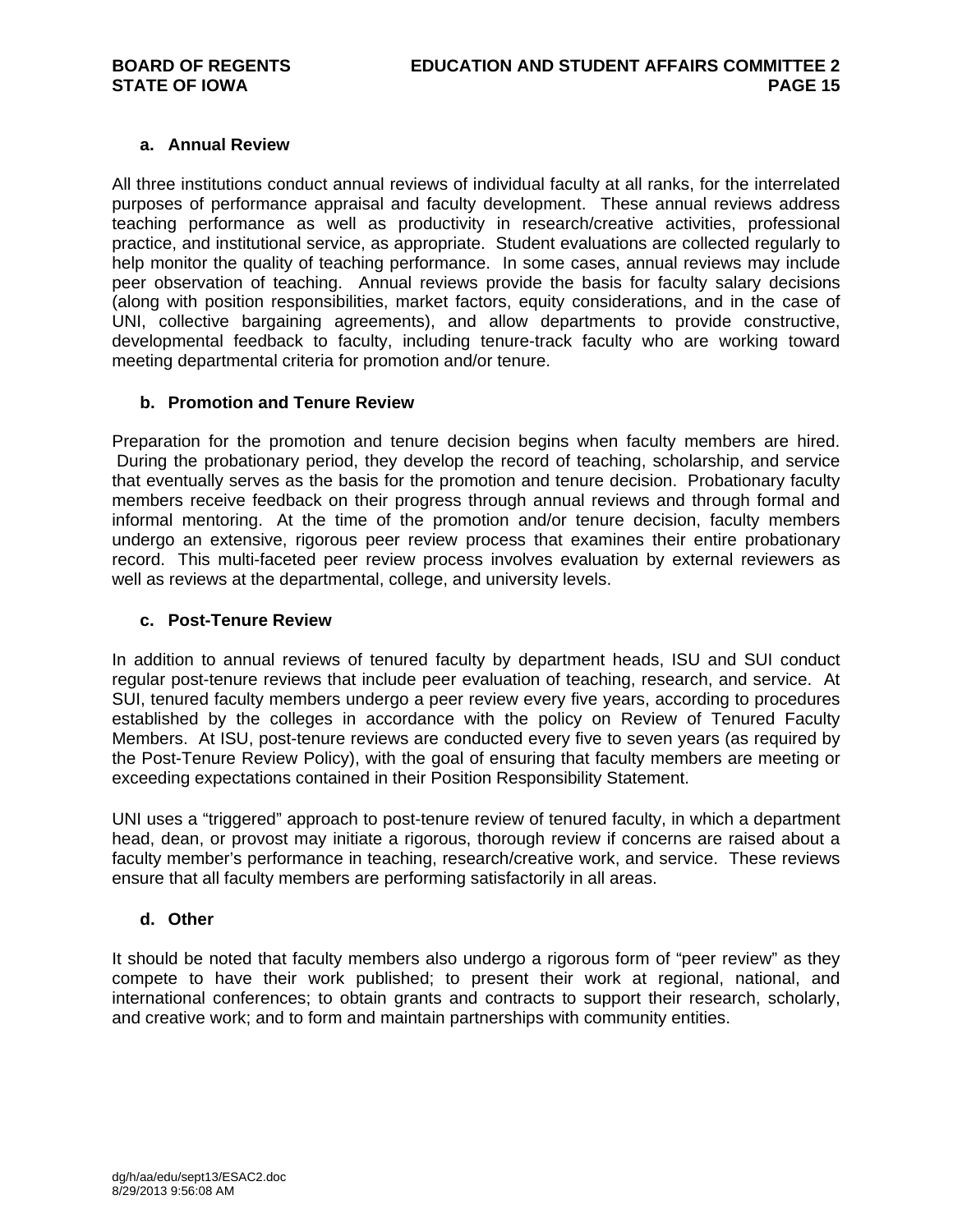SUI's faculty review policies and procedures are codified in Section III-10 of the *Operations Manual*, in the **Procedures for Promotion and Tenure Decision Making**, and in college- and department-specific guidelines established according to university policy. ISU's faculty evaluation and review policies are detailed in Section 5 of the *Faculty Handbook*. At UNI, evaluation policies are specified in Article Three and Appendix B of the Master Agreement. Evaluation of faculty and efforts to promote faculty vitality at all three universities are addressed in greater detail in the annual governance report on faculty tenure.

### **6. How do we know our universities are doing a good job?**

The Regent universities monitor and submit annual governance reports on progress toward achieving the aspirations and goals articulated in their strategic plans. They also monitor and report on the goals and targets associated with the strategic plan of the Board of Regents.

The annual strategic planning progress report is one of many governance reports the universities submit each year to the Board of Regents—on topics such as budget, academic program review and student outcomes assessment, faculty activity and workload, faculty salaries, retirements and resignations, requests for professional development assignments, and many others—in order to meet their responsibility for accountability to the people of Iowa.

### **Selected institutional highlights**

Below are selected examples of recent success and recognition at each of the three Regent universities.

### **UNIVERSITY OF IOWA**

### **Institutional Recognition**

- *U.S. News and World Report* ranked the University of Iowa 28th among the nation's best public universities.
- *U.S. News and World Report* ranked 26 University of Iowa graduate programs and colleges among the 25 best in the country among all public and private schools. More than 82% of SUI graduate and professional programs are ranked among the top 30 such programs at public schools around the nation. Five SUI programs are ranked in the top 10.
- University of Iowa Hospitals and Clinics has been ranked as one of *U.S. News & World Report*'s "America's Best Hospitals" for 23 years in a row.
- SUI was named a "Military-Friendly School" by Victory Media for the fourth straight year.
- SUI was named a "Best Buy" by the *Fiske Guide to Colleges* for the eighth straight year.
- $\triangleright$  SUI Facilities Management received the 2013 Sustainability Award from the Association of Physical Plant Administrators (APPA). The award from APPA recognizes the campus facilities management department that has integrated sustainable policies and "green" practices throughout all facets of the organization and embedded them within the educational institution.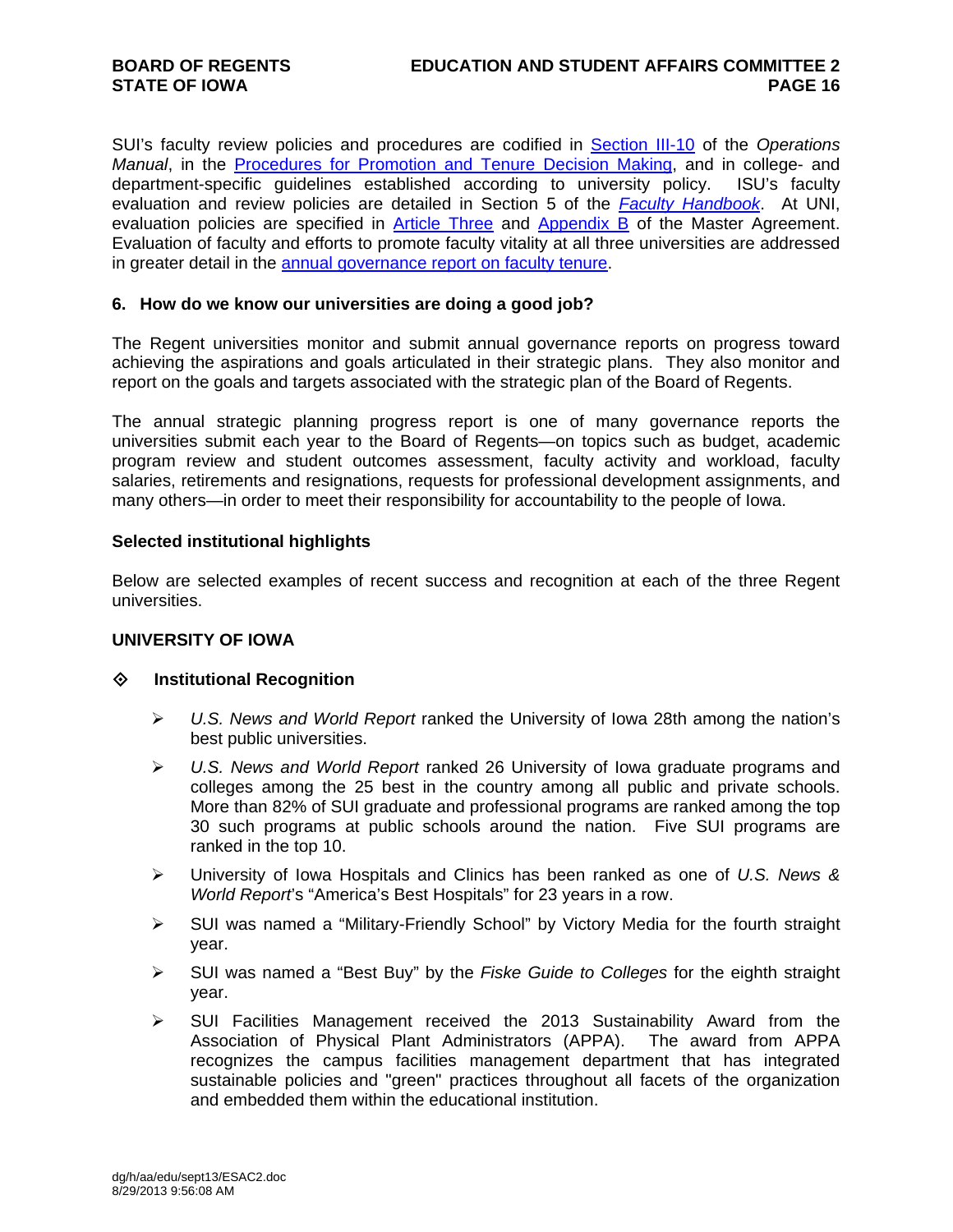- $\triangleright$  The large number of new incoming students (a record-breaking class of 4,557 first-year students in Fall 2010, another record of 4,565 in Fall 2011, and 4,470 in Fall 2012) and a retention rate at or above 85.5% for each of the last three years are particularly positive indicators of success.
- $\triangleright$  The University of Iowa was fully reaccredited by the Higher Learning Commission of the North Central Association following the site visit in 2007-08.
- $\triangleright$  SUI is a member of the Association of American Universities (AAU), a nonprofit organization of 62 leading public and private research universities in the United States and Canada.

### **Selected Academic Strengths**

- $\triangleright$  lowa's top-25 ranked graduate and professional programs include speech-language pathology (#1) and audiology (#2); physician assistant (#2); rehabilitation counseling (#2); physical therapy (#5); master's degree program in nursing (#11); health administration (#14); primary care in the Carver College of Medicine (#16); public health (#16); Pharm.D. (#17); clinical psychology (#18); and MFA in art and design (#22).
- $\triangleright$  Additional specialties ranked in the top 25 include the printmaking (#4) and painting/drawing (#16) specialties in fine arts; accounting (#24); higher education administration (#12), student counseling and personnel services (#13), and secondary teacher education (#19) in the College of Education; environmental engineering (#25); rural medicine (#9), family medicine (#14), and internal medicine (#17) in the Carver College of Medicine; gerontological nursing (#2), nursing service administration (#2), nursing anesthesia (#11), and pediatric nurse practitioner (#12) in the College of Nursing; and social psychology (#3).
- $\triangleright$  Six specialties in the University of Iowa Hospitals and Clinics are nationally ranked, including ophthalmology and visual sciences (#6), otolaryngology (#13), orthopaedics and rehabilitation (#26), cancer (#36), nephrology (#42), and neurology and neurosurgery (#44).
- $\triangleright$  The UI Writers' Workshop is world-renowned and frequently recognized as #1 in the nation. The university's many other writing programs also are recognized for excellence, and have helped shape SUI's reputation as "the writing university" which in turn helped to cement Iowa City's designation, in 2008, as the world's third UNESCO City of Literature.
- $\triangleright$  Through its Cluster Hire Initiative, SUI is building exceptional multidisciplinary strength in six areas that address "grand challenges" of the  $21<sup>st</sup>$  century: water sustainability, the aging mind and brain, obesity, genetics, public digital humanities, and public digital arts.

### **Student Success**

- $\triangleright$  One-year retention and four- and six-year graduation rates remain close to record levels.
	- o The record for one-year retention was 86.0% for the entering class of 2009. The retention rates for the classes of 2010 and 2011 were 85.6% and 85.5%, respectively.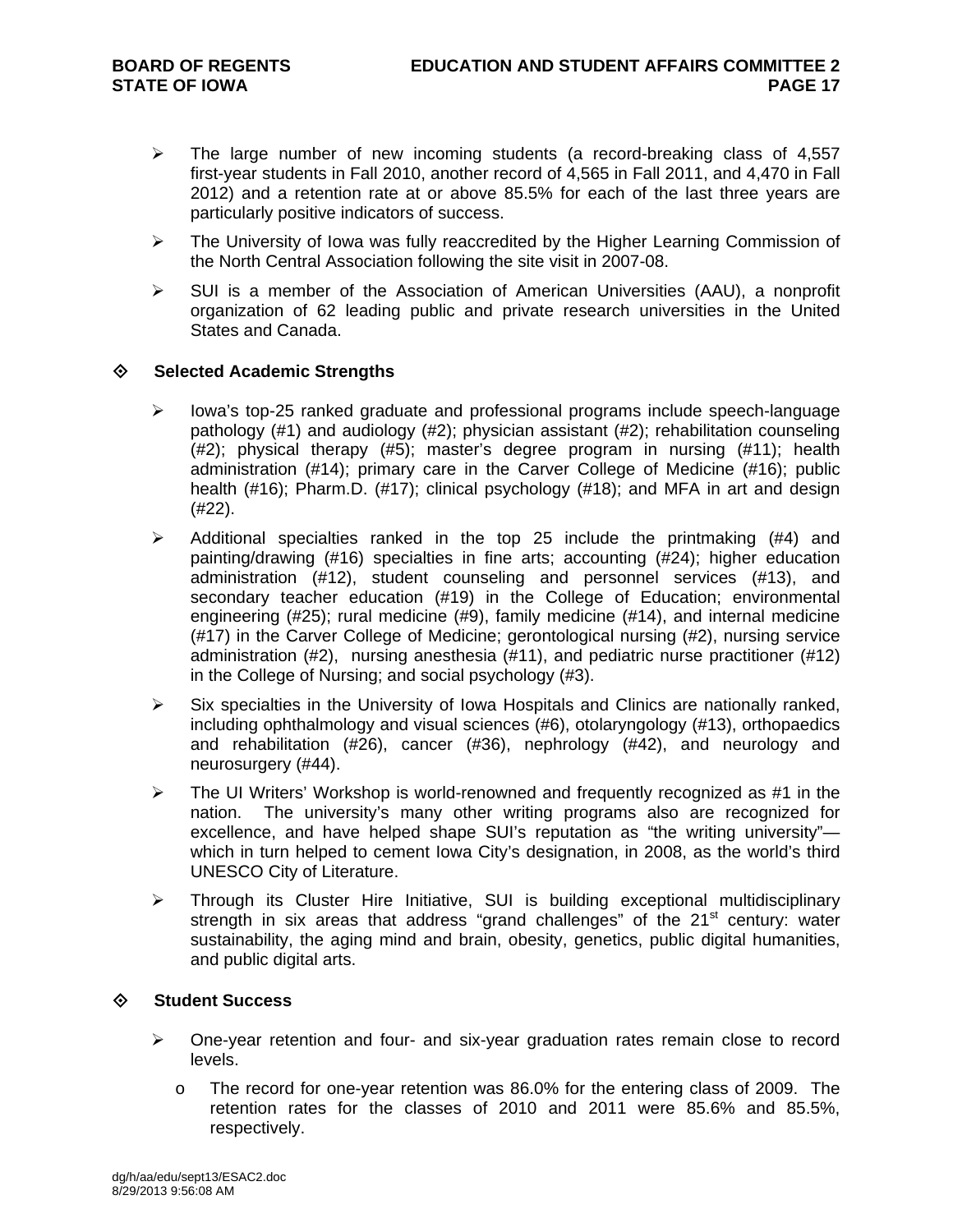- o The six-year graduation rate for the entering class of 2005 was a record 70.8%. The six-year graduation rates for the entering classes of 2004 and 2006 were also above 70.0%.
- $\triangleright$  For 76 doctoral programs over 10 years (entering 2001-2005, completed 2007-2011):
	- o Composite median time to degree decreased to 5.3 years;
	- o Composite degree completion improved to 57%;
	- o Doctoral initial placement was 20% tenure-track academic, 50% non-tenure track academic, 19% nonacademic, and 11% unknown.
- $\triangleright$  Every first-year student will live in a living-learning community beginning in 2013.
- $\triangleright$  First-year resident undergraduate enrollment is up 2.3% from Fall 2011 to Fall 2012.

### **Contributions to Iowa Leadership**

- $\triangleright$  SUI has educated
	- o 79% of Iowa's dentists
	- o 50% of Iowa's physicians
	- o 48% of Iowa's pharmacists
	- o Teachers and administrators in all of Iowa's K-12 school districts
- $\triangleright$  FY 2013 was the fifth year in a row that SUI researchers brought more than \$400 million in external research funding to the university and state.
- $\triangleright$  SUI is co-leading the Southeast Regional STEM hub, with Kirkwood Community College.
- $\triangleright$  SUI has established degree completion programs with all 15 Iowa community colleges.
- $\triangleright$  The Iowa Flood Information System has improved floodplain maps in 88 of Iowa's 99 counties.
- $\triangleright$  SUI's College of Nursing led the statewide Future of Nursing Action Coalition and coordinated multiple task forces working on implementation of recommendations in the IOM report *The Future of Nursing: Leading Change, Advancing Health.*
- The Iowa Initiative for Sustainable Communities (IISC) has partnered with several Iowa towns and cities to address a variety of economic, environmental, and social-cultural issues, and thereby to build a more sustainable future for those communities. A two-year partnership with the city of Dubuque culminated at the end of the Spring 2013 semester. In 2013-14, the IISC will partner with the cities of Muscatine, Cedar Rapids, Cedar Falls, and Washington.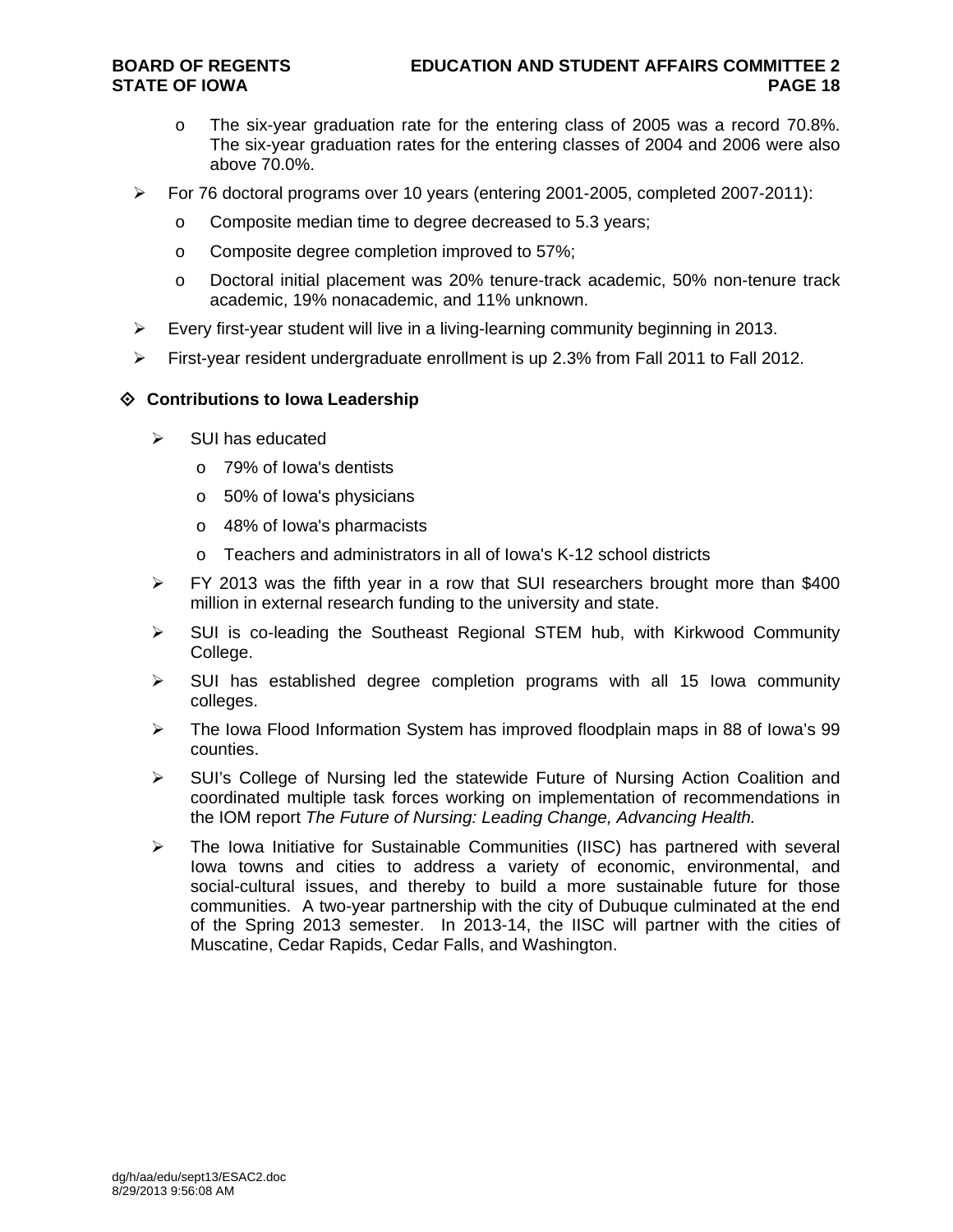### **Institutional Recognition**

- $\triangleright$  ISU is designated a Carnegie Foundation Doctoral/Research Extensive university, a classification reserved for universities with comprehensive degree programs and a strong commitment to graduate education and research.
- $\triangleright$  ISU is a member of the Association of American Universities, an association of 60 of the leading public and private research universities in the United States and two of their counterparts in Canada.
- $\triangleright$  Rankings of the university and its programs indicate the university's stature as a land-grant research university among its national peers. The latest *U.S. News & World Report* (2013 Edition) ranked Iowa State 46<sup>th</sup> among public national universities-doctoral. The ISU College of Engineering was ranked 39<sup>th</sup> among all ABET-accredited programs nationally and  $22<sup>nd</sup>$  among public universities. ISU also received national recognition for its learning community program.

### **Selected Academic Strengths**

- ISU has several nationally ranked programs (by *U.S. News & World Report*, 2013):
	- $\circ$  Agricultural and Biosystems Engineering 3<sup>rd</sup> nationally;
	- $\circ$  Aerospace Engineering 17<sup>th</sup> among publics
	- $\circ$  29<sup>th</sup> in Chemical Engineering 17<sup>th</sup> among publics
	- $\circ$  31<sup>st</sup> in Materials Engineering 21<sup>st</sup> among publics
	- $\circ$  31<sup>st</sup> in Industrial/Manufacturing/Systems Engineering 24<sup>th</sup> among publics
	- $\circ$  32<sup>nd</sup> in Civil Engineering 20<sup>th</sup> among publics
	- $\circ$  36<sup>th</sup> in Electrical/Electronic/Communications Engineering 21<sup>st</sup> among publics
	- $\circ$  41<sup>st</sup> in Computer Engineering 25<sup>th</sup> among publics
	- $\circ$  44<sup>th</sup> in Mechanical Engineering 24<sup>th</sup> among publics
- $\triangleright$  The following were ranked by their respective professional associations and publications:
	- $\circ$  Undergraduate architecture program ranked  $9<sup>th</sup>$  nationally among accredited undergraduate architecture programs in the U.S., and first in the Midwest.
	- $\circ$  ISU graduate architecture program ranked 18<sup>th</sup> nationally.
	- o ISU landscape architecture program ranked among the top 11 in the nation.
	- o Based on internationally prominent research programs, other strengths at ISU include biorenewables and the bioeconomy, and in the broader biological sciences, information sciences, nanosciences, social sciences (as they apply to understanding rural America), and excellent scholarship in the arts and humanities.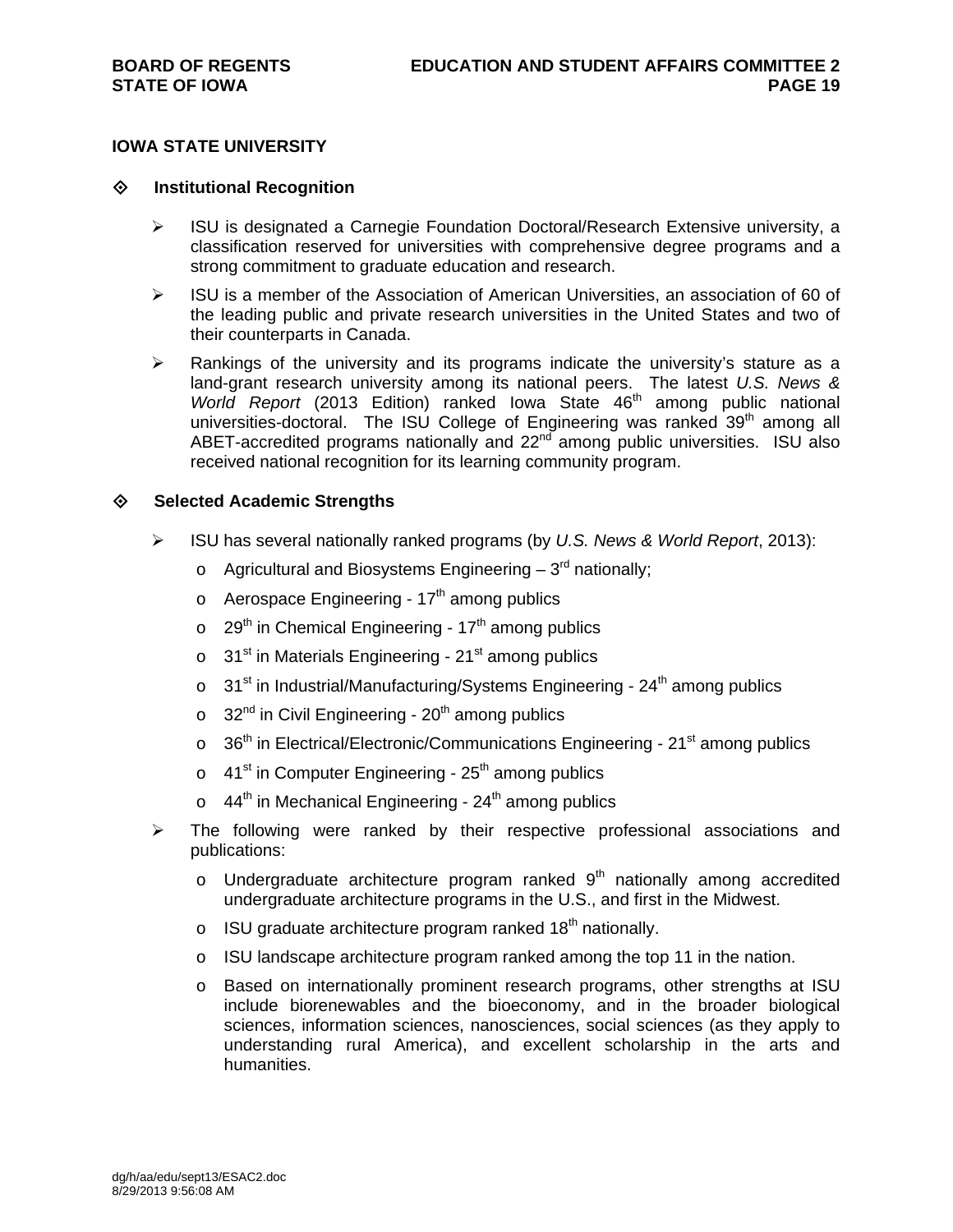$\triangleright$  ISU continues to build exceptional academic programs at the undergraduate, graduate, and post-graduate levels. Many undergraduate programs contain components of research experiences for undergraduates, a distinguishing feature of the research university.

### **Student Success**

- $\triangleright$  ISU educates more lowans than any other college or university.
- $\triangleright$  The majority of ISU students (65.2%) were in the top quarter of their high school graduating class. When asked for their reasons for attending Iowa State, 74% indicated that it is the good academic reputation of the university. One of the questions in the latest National Survey of Student Engagement (NSSE) asks students to evaluate their entire educational experience at the institution. At ISU, 90% of the first-year students and 86% of the seniors rated their experience as good or excellent. When asked how often they had been challenged to do their very best at ISU, 95% of first-year students and 92% of seniors had a response of some or most of the time. Further, 91% of the first-year students and 85% of the seniors indicated that if they could start over again, they would probably or definitely still attend ISU.
- $\triangleright$  The six-year graduation rate is a good measure of student success. That rate at ISU stands at 70.3%, more than four percentage points higher than four years ago. The one-year retention rate for ISU first-time freshmen is 85.8%, up from 83.5% five years ago. ISU also had the highest graduation rate for student-athletes (65%) in the Big 12 in 2011-2012.

### **Contributions to Iowa Leadership**

- $\triangleright$  ISU faculty are increasingly influential in the development of economic activity in the state. A current example of that influence is the role that ISU faculty and staff play in the state in the development of the bioeconomy and its potential impact on Iowa.
- $\triangleright$  As a land-grant institution, ISU has a well-known and effective Extension and Outreach program. Each year, nearly a million people benefit directly from ISU Extension and Outreach educational programs. The Center for Industrial Research and Service (CIRAS) worked with 1,600 Iowa companies last year, adding or saving 5,600 jobs, and generating \$389 million of total economic impact. More than 94,000 youth participate in 4-H programs which equates to one in five Iowa school-age youth.
- $\triangleright$  The amount of sponsored funding is another measure of faculty success in discovery. The amount stands at \$326 million for fiscal year 2013.
- Finally, the success of the university in the 21<sup>st</sup> century will be measured by the prominence of our faculty and graduates in emerging disciplines such as the biorenewables and bioeconomy, and food safety and security. As evidenced by the current research and scholarship in these critically important areas, ISU faculty are already advancing the university as a leader in the state, nation and the world.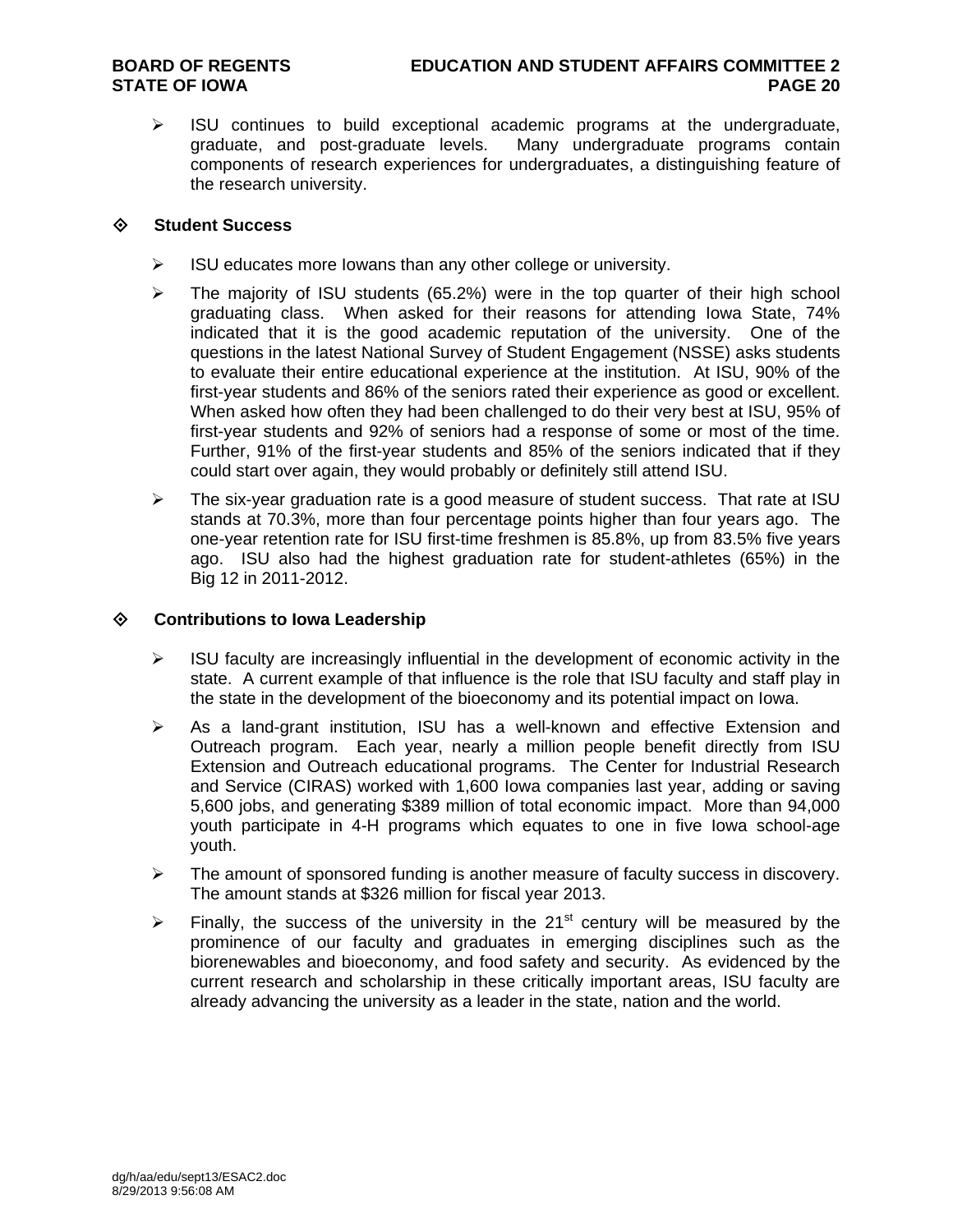### **UNIVERSITY OF NORTHERN IOWA**

### **Institutional Recognition**

- $\triangleright$  U.S. News and World Report continues to rank the University of Northern Iowa 2<sup>nd</sup> among Midwest regional public universities.
- *Kiplinger's Personal Finance* ranked the University of Northern Iowa among the "100 Best Values in Public Colleges" for 2013.
- UNI was recognized by *The Chronicle of Higher Education* as a "Top Producer" of U.S. Fulbright scholars.
- UNI was named a "Military-Friendly University" by Military Advanced Education, and named a "G.I. Friendly School" for the third straight year by Victory Media.
- UNI's Study Abroad Capstone program in Southern Italy was named a Top Short-Term Program by Abroad101.
- $\triangleright$  UNI is recognized as one of the most environmentally responsible colleges in North America by *The Princeton Review.* UNI has a gold sustainability rating from the Association for the Advancement of Sustainability in Higher Education.
- $\triangleright$  The University of Northern Iowa was fully reaccredited by the Higher Learning Commission (HLC) of the North Central Association following the site visit in Fall 2010. UNI is also nearing the completion of its participation in the HLC's Assessment Academy.

### **Selected Academic Strengths**

- UNI's College of Education has a 98% placement rate; graduate programs in the College of Education rank among the best in the nation according to *U.S. News and World Report.*
- $\triangleright$  UNI's College of Business Administration has the highest accreditation, from the Association to Advance Collegiate Schools of Business, which is a distinction earned by fewer than 5% of business schools in the world. The pass rate on the CPA exam for UNI Accounting students is more than 5 times higher than the national average.
- UNI's Physics Teacher Education program was cited as one of 11 outstanding programs in the nation in a national report by the American Physical Society.
- $\triangleright$  Students in UNI's Counseling program continue to have a 100% pass rate for both the Counselor Preparation Comprehensive exam and the National Counselor Exam. The Clinical Mental Health Counseling Program was the first accredited program in the nation.

### **Student Success**

- $\triangleright$  The four-year graduation rate in 2012 increased one percentage point to 37.8%, which is more than double the national rate for public comprehensive universities; UNI's six-year graduation rate was 66.3%, compared to 50% for peer institutions.
- $\triangleright$  The first-year retention rate for minority students increased to 84.3%, and the time-todegree for all students dropped to 4.47 years, the lowest rate recorded.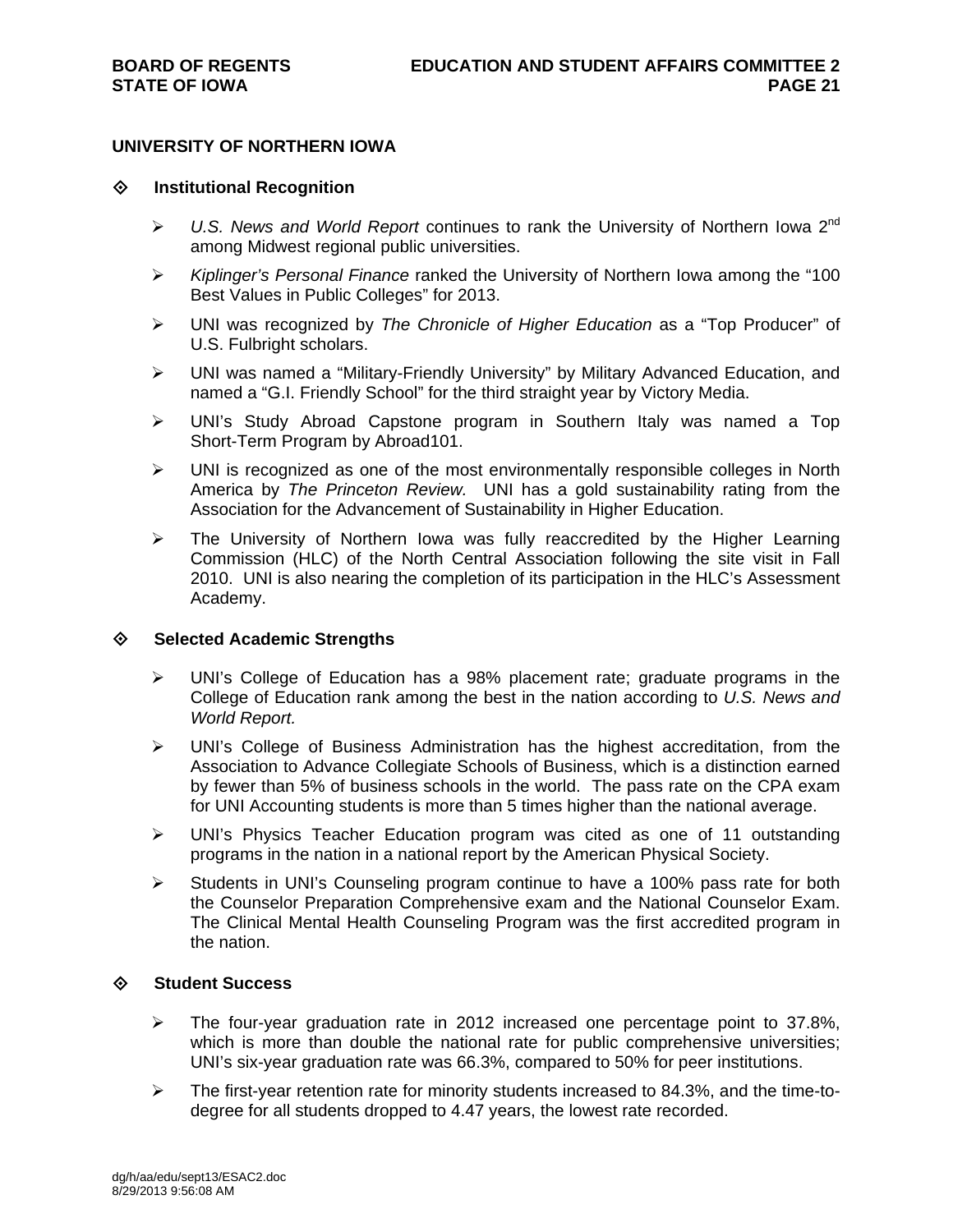- $\triangleright$  UNI's academic clubs are consistently ranked at the top in the country; the Marketing Fraternity has been named top in the nation three of the past five years, and UNI's Chemistry students received the Outstanding Chapter Award by the American Chemical Society.
- $\triangleright$  Every first-year student will be enrolled in either the Cornerstone first-year seminar or a first-year only section of a course in the Liberal Arts Core; all of these offer access to peer mentors.
- $\triangleright$  ALEKS mathematics proficiency exams were administered to all new students; the pass rate for new students in Calculus I increased significantly.

### **Contributions to Iowa Leadership**

- $\triangleright$  Approximately 25% of all teachers in Iowa have a degree from UNI, and 33% of Iowa's superintendents and principals are UNI graduates.
- UNI is on the President's Higher Education Community Service Honor Roll again, for the fifth straight time.
- UNI houses the Northeast Iowa STEM Hub.
- UNI's Admissions Partnership Program with all 15 community colleges helps ensure students can transfer seamlessly into any degree program at UNI.
- UNI's Economic Development Outreach extends to all 99 Iowa counties, and aids more than 200 start-up businesses.
- UNI's Center for Social and Behavioral Research has conducted over 680 funded research studies in the areas of public health, crime/safety, environment, education, and housing. Most are designed to assist public agencies in the state to assess the impact of public programs and policies.
- $\triangleright$  The Iowa Waste Reduction Center (IWRC) at UNI offers free technical assistance to small businesses in the state to help them maintain regulatory compliance and reduce material waste. The IWRC also recently started a food waste reduction project, which provides resources to citizens across the state to help them divert food waste from Iowa landfills.

### **Appendix: Selected Faculty Profiles**

The faculty profiles included on pages 23-31 describe the commitment of faculty members at the Regent universities to the missions of teaching, research, and service.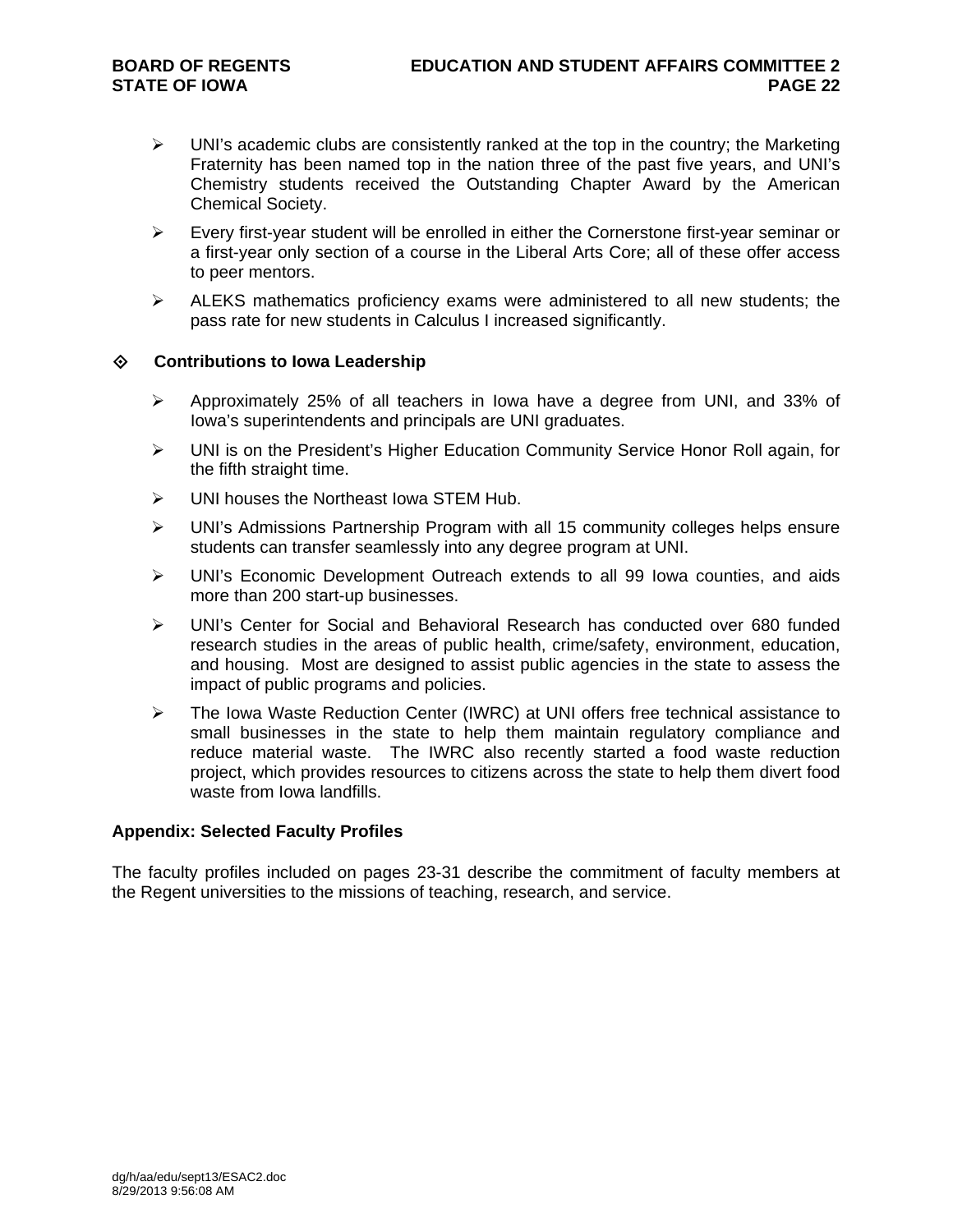# **UNIVERSITY OF IOWA**

### **Kathleen Stewart, Ph.D. Bringing data to life to solve real-world problems**

Historically, flood prediction has been as much art as science. Weather forecasts, soil saturation reports, topographic data, and historical information had to be read like so many tea leaves to forge an idea of when rivers would flood and how they might impact surrounding communities.

Iowa's flood of 2008, which was especially devastating to the University of Iowa campus when the Iowa River flooded, made it clear a better prediction system was needed. Kathleen Stewart, an associate professor of Geographical and Sustainability Sciences, rose to the challenge.

Professor Stewart worked with a team of her graduate students and members of the Iowa Flood Center to create a real-time Web-based flood prediction tool for the UI campus called HawkEVAC that helps campus leaders determine when and in what order to evacuate buildings. HawkEVAC proved indispensible last spring, when the Iowa River again breached its banks.



Professor Stewart's specialty is geographic information science, which examines the use of digital geographic data. In addition to developing flood-modeling systems, she's developing methods to extract useful location-based data from news Web sites and social media feeds to give a glimpse into the evolution of different events including natural disasters and severe weather.

"The opportunities for collaboration at the University of Iowa have been great," she says. "I really appreciate being able to work with so many talented members of the university community on a range of projects where geographic information gets to play an important role."

Colleague Marc Armstrong, UI Professor of Geography, said Professor Stewart's reputation reaches far beyond the United States. "Kathleen is internationally recognized for her work in modeling objects and people in space-time. Her work is theoretically grounded and informs the latest generations of mapping technologies as they transition from conventional, static views to dynamic representations."

**About Professor Stewart**: Professor Stewart grew up in Ottawa, Canada, and completed a Bachelor of Arts in Geography at McMaster University, a Master of Science in Geography at the University of British Columbia, and a Ph.D. in Spatial Information Science and Engineering at the University of Maine's National Center for Geographic Information and Analysis. She is the Director of Graduate Studies for the Department of Geographical and Sustainability Sciences and is an associate editor of the journal *Computers, Environment*, *and Urban Systems*.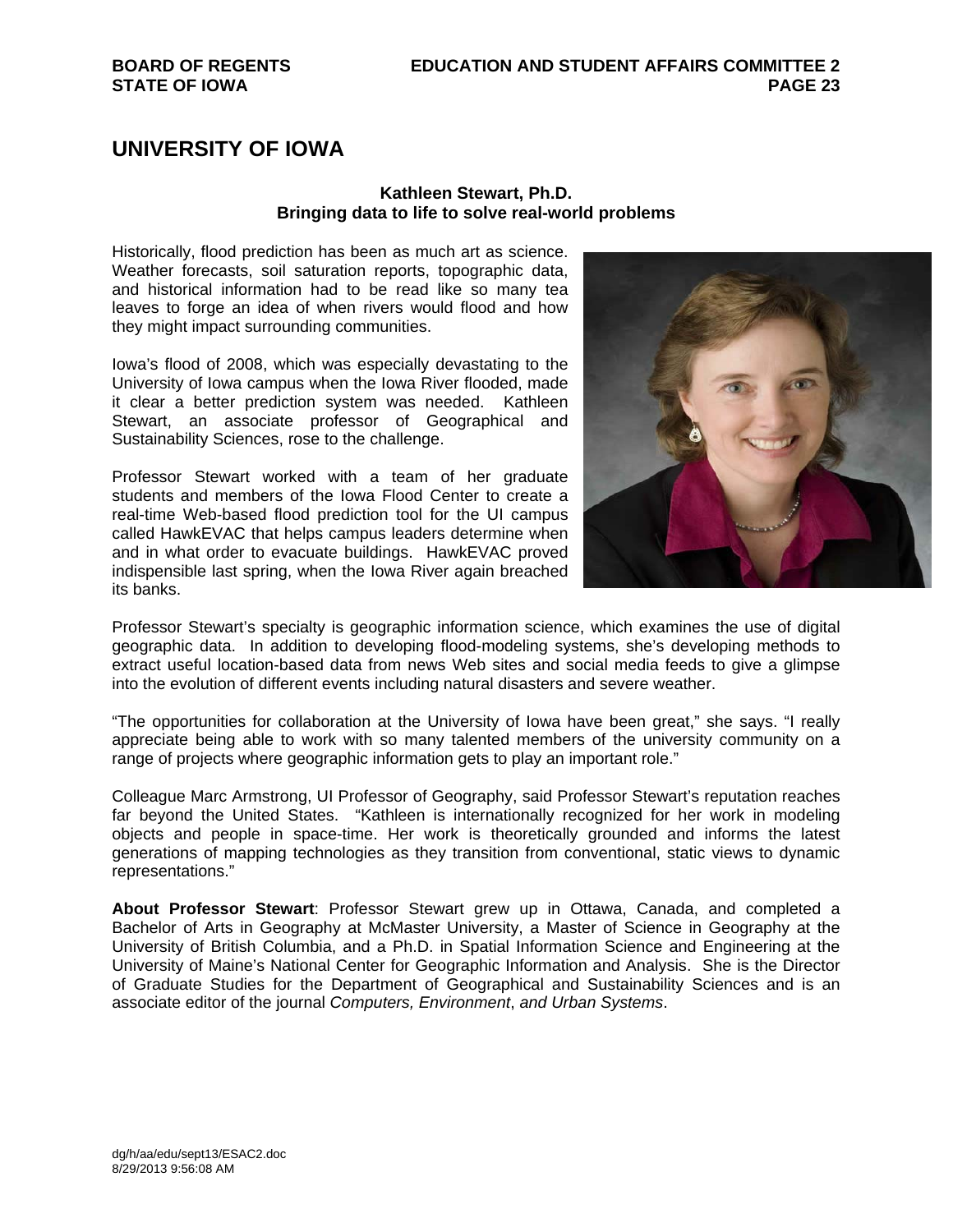## **UNIVERSITY OF IOWA**

### **William Hedgcock, Ph.D. Exploring the science of decision-making and self-control**

People who get frustrated are said to "lose their cool." It's just an expression, but there's also some truth to it. Brain scans by neuroscientist and marketing expert William Hedgcock, Ph.D., assistant professor of marketing in the Tippie College of Business, suggest that people actually have a limited supply of patience and self-control; once it's depleted, a person has a harder time staying calm when faced with a tough situation.

Professor Hedgcock is at the forefront of the emerging field of "neuromarketing," and his work has implications not just for mental health, but for the marketplace, which tries to predict consumers' decision-making behavior so it has more success selling products and services. He also examines the physiological and neural reasons for cognitive decline in senior citizens, which can make them susceptible to scams and bad financial decisions.

He says the University of Iowa provides rich opportunities for work and collaboration across disciplines. "Professionally, the university has a long history of collaborative decision neuroscience research between the marketing and neuroscience departments and many people here do research with seniors."

Kameko Halfman, a Ph.D. student and advisee of Professor



Hedgcock's in the Neuroscience Graduate Program, says she has worked with him on a range of research projects related to decision-making and the elderly. "Not only is he able to provide guidance, but he is clearly enthusiastic about his research and a fun person to work with on projects. He makes the research exciting and, coming from his background in marketing, he definitely provides a unique perspective for a student like me who comes from a psychology/neuroscience background."

**About Professor Hedgcock**: Born and reared in Waukesha, WI, Professor Hedgcock moved to the Twin Cities to earn a Ph.D. in business from the University of Minnesota's Carlson School of Management, after earning Bachelor of Arts degrees in economics and psychology from Macalester College. Hedgcock and his wife, Megan Marquardt, a special education teacher at Northwest Junior High in Coralville, have a 2-year-old daughter and are expecting a boy in September. In their free time, the couple indulges in turtle sundaes at Whitey's in downtown Iowa City and, to burn off the calories, participates in sprint triathlons and half marathons.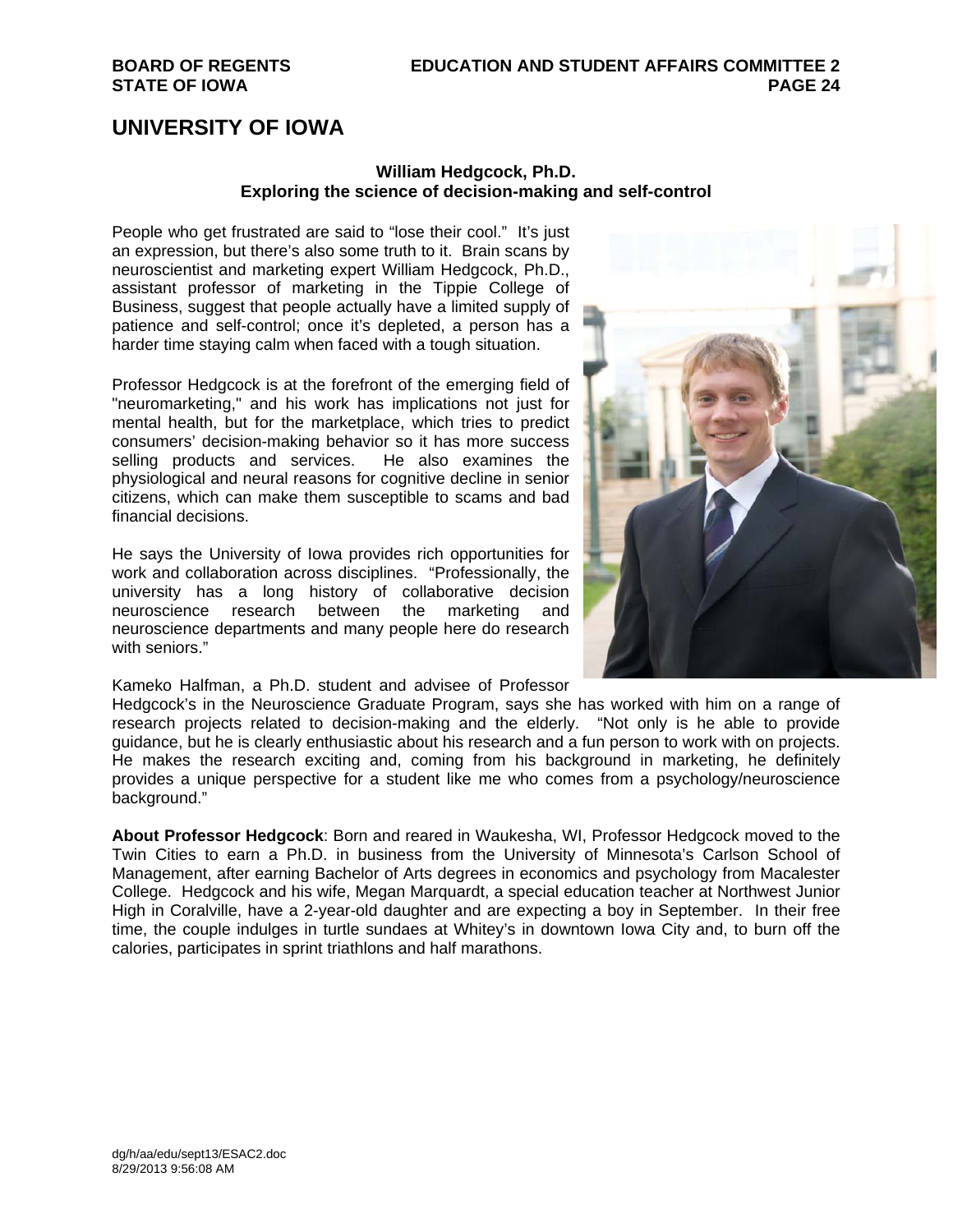# **UNIVERSITY OF IOWA**

### **Rachel Miller, MD Helping make transplant surgery safer for everyone**

Dr. Rachel Miller grew up near Hospers, Iowa, the daughter of a farmer and an elementary school teacher. From an early age she had an interest in medicine but never envisioned a career as a

physician, let alone as someone working in the complex field of organ transplantation and infectious diseases.

Today, Dr. Miller does just that as a clinical professor in the Carver College of Medicine Department of Internal Medicine's Division of Infectious Diseases. She is the primary infectious diseases consultant for solid organ transplant candidates and recipients and is actively involved in evaluating and treating pre- and post-transplant infections at the University of Iowa Hospitals and Clinics. She also works closely with the hospital's transplant teams to develop methods for improving pre-transplant screening and infection prevention.

She states, "My personal background fosters my deep connection to the UI Hospitals and Clinics patient population, particularly those from rural areas of the state. Helping these patients through the journey of organ transplantation and other complex illnesses has been one of the greatest rewards of my career."

Dr. Miller's work has garnered considerable recognition over the years: a Teacher of the Year Award in 1993, inclusion among the *U.S. News & World Report* Top Doctors in 2012 and Best



Doctors in America since 2007, and two UI Hospital Above & Beyond the Call of Duty Awards: one in 2001 and one in 2005.

Peter Densen, M.D., Executive Dean Emeritus of CCOM and Professor of Medicine in the Division of Infectious Diseases, was one of Dr. Miller's early professors in medical school at Iowa and has followed her rapid progress through the academic ranks. "I can state unequivocally that Dr. Miller is one of UI Hospitals and Clinics' most accomplished and respected clinicians, garnering internal and national recognition for her teaching and patient care. Her approach and dedication to patient care has had a lasting impact on hospital programs."

**About Dr. Miller**: Dr. Miller earned her Bachelor of Science Degree from South Dakota State University in Brookings, S.D., and her Doctor of Medicine degree from the University of Iowa. She's had several publications in peer-reviewed journals, most recently in the journal, *Transplant Infectious Diseases*, as lead author of "Communication gaps for solid organ transplant transmitted infections among infectious disease physicians; an Emerging Infections Network survey," and as co-author of "A multicenter study of histoplasmosis and blastomycosis after solid organ transplantation." She and her husband, Dr. Francis Miller, a professor of internal medicine specializing in cardiology at the UI Hospitals and Clinics, have three children.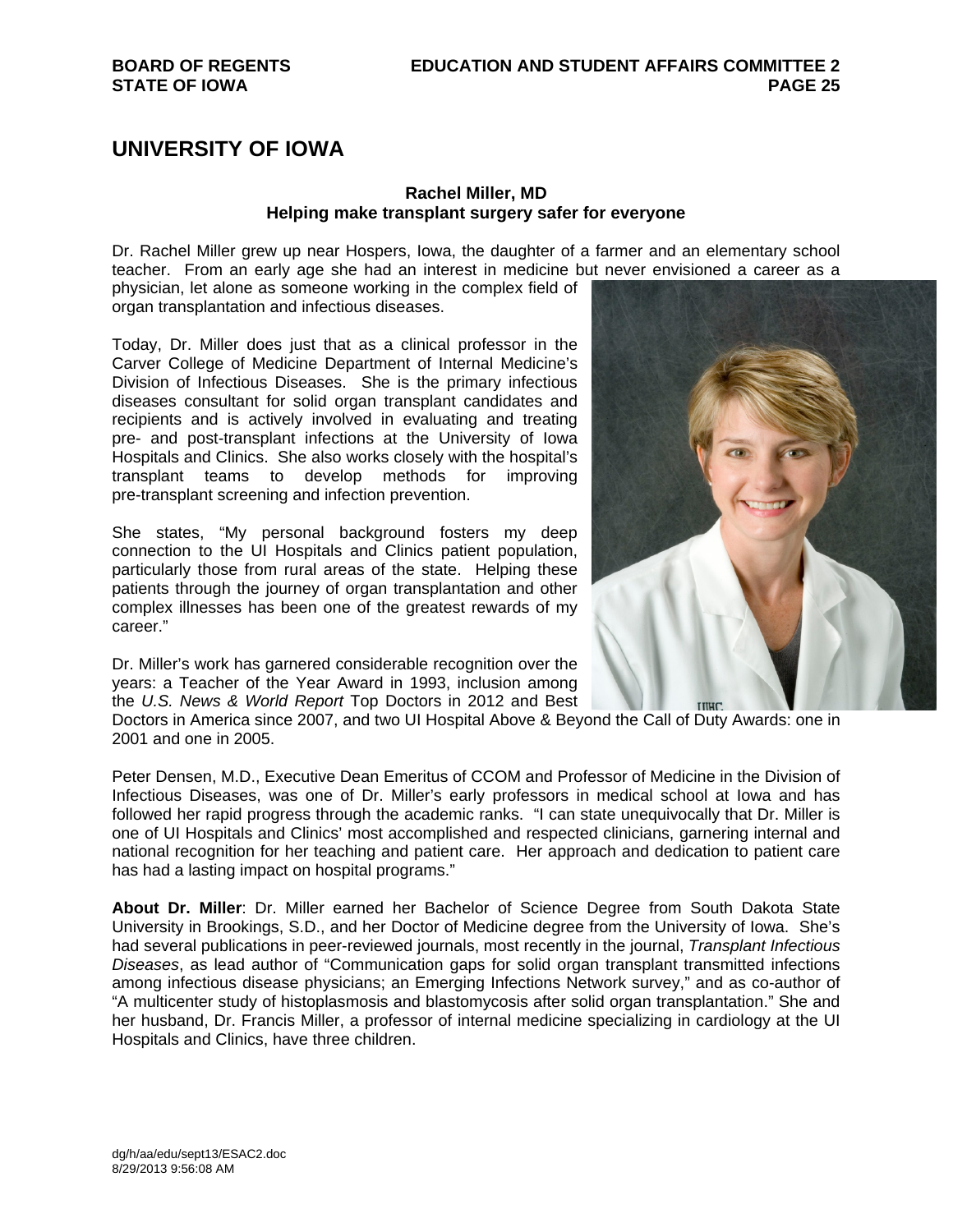### Jodi Sterle, Ph.D.

Jodi Sterle, Ph.D., Eldred and Donna Harman Endowed Professor in Teaching and Learning, is making the rapidly expanding undergraduate program in animal science, literally, come to life.

Sterle, an associate professor in the College of Agriculture and Life Sciences' Department of Animal Science, and coordinator of its undergraduate program, teaches introductory classes designed to spur undergraduate students' interest in the discipline. She also designed a popular new course, *The Art and Heritage of Livestock*, which explores how animals have influenced the development of culture throughout the world.

Her commitment to undergraduate education has not gone unnoticed. Sterle has received numerous teaching awards during her career, as well as honors related to industry outreach, student counseling, and extension. She was named a Wakonse



Fellow in 2012, representing ISU at the Conference on College Teaching.

Sterle is also active with her students outside the classroom, serving as a faculty adviser to ISU's Block and Bridle Club, one of the largest student groups on campus (the club's 2013-2014 officers are shown in the photo above). She also serves as adviser to the College of Agriculture and Life Sciences Student Council, the upcoming Bacon Expo, and is active in the peer mentor program.

Sterle's service includes numerous positions both inside and outside ISU. She is active in departmental and college committees, including the Academic Affairs, and Transfer and Articulation committees. Sterle participates in numerous Extension and Outreach programs through the Iowa Pork Industry Center. She has held several leadership positions with the National Pork Board, and is a sought-after media source on the subjects of pork production.

She states, "I am extremely excited to be part of a program that is dedicated to the advancement of both agriculture and our students' role in improving the quality of life of Iowans and around the world. Our students bring energy, enthusiasm, and new ideas together to create innovative scientific solutions to complex problems. Their diverse backgrounds and sound scientific education will help us meet the demands of a growing society."

Sterle earned her Bachelor of Science in animal science from Michigan State University in 1993, and master's and doctorate degrees in swine reproductive management from the University of Missouri in 1998. She began her career at Texas A&M University before joining ISU in 2011.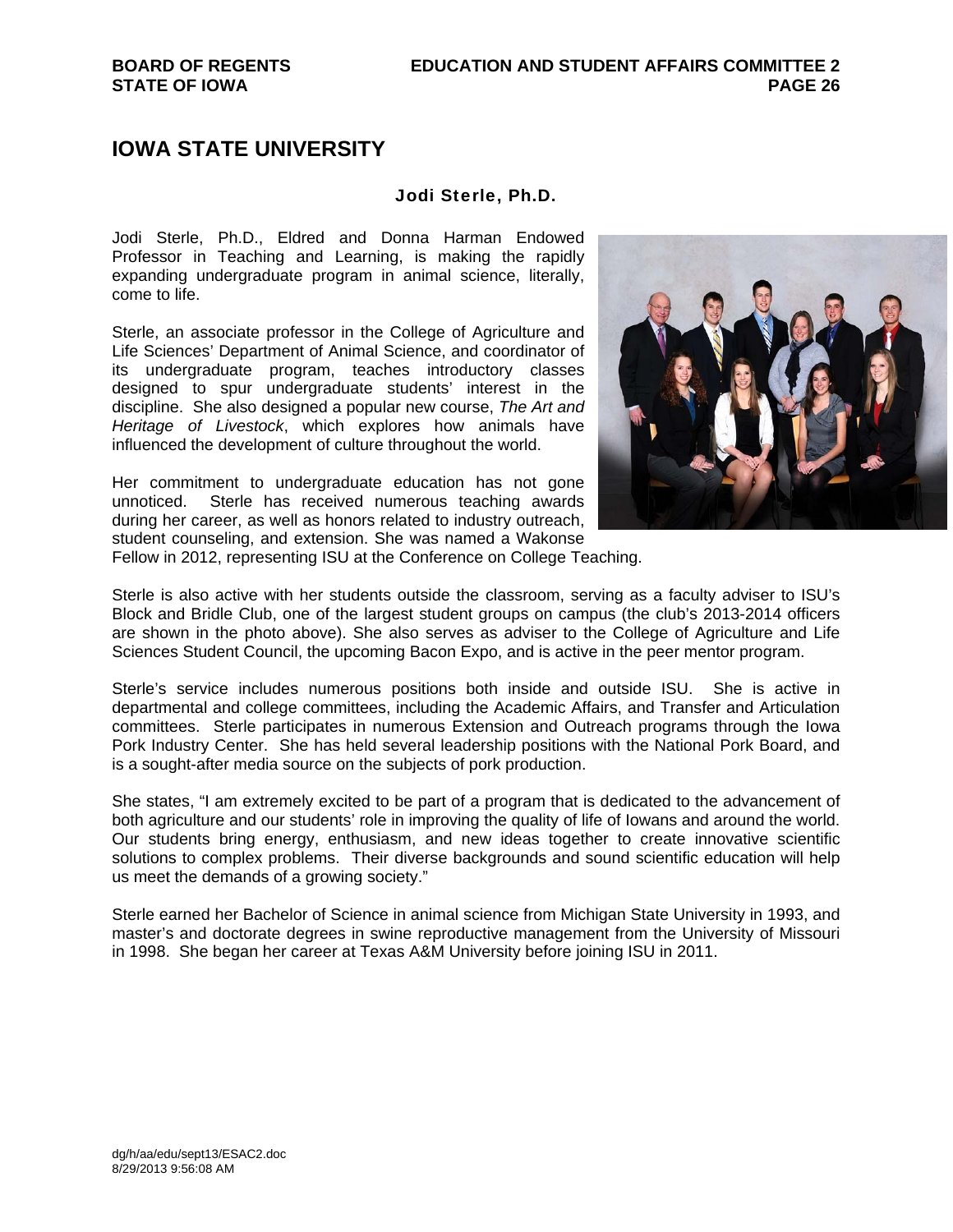### Scott Grawe, Ph.D.

Scott Grawe, Ph.D., engages his students both inside and outside the classroom. *Way* outside the classroom.

Grawe, assistant professor of supply chain management and information systems in the College of Business, recently organized a 10-day live case study so students could see Target's entire supply chain.

The trip began with a visit to a Target store

and distribution center in Cedar Falls, and ended at a factory in China that supplies many of Target's products. Grawe and his students also visited ports in California and China to see how the products were loaded and unloaded from large container ships.

Grawe managed supply chains in both manufacturing and retailing before beginning his academic career, and wanted his students to gain the same valuable experience and perspective. He states, "As consumers, we don't often think about *how* the products we use every day get to the store shelves. But as business professionals, we need to understand each link in that supply chain, so we can make the process as reliable and cost-effective as possible. There are very few *seasoned* supply chain professionals who have seen their supply chains from this perspective. These students are certainly getting a head start in their careers."

Students appreciate his perspective as well. Grawe teaches several classes at ISU, including International Logistics, Demand Planning and Management, Supply Chain Management, and the international live case study.

"He does a great job of engaging the class and relating things to real life experiences," wrote one former student. "He keeps class interesting by having guest speakers and projects that are extremely hands on.

Grawe is also an excellent researcher, examining logistics innovation, inter-organizational relationships, performance measurement, and integration. He continues to leverage his time in industry, building relationships to ensure his research addresses challenges organizations are currently facing.

Grawe's work has been published in numerous leading supply chain, logistics, and transportation journals. He also serves on the editorial review board for the *Journal of Business Logistics*, the editorial advisory board for the *International Journal of Physical Distribution & Logistics Management*, and is a member of the Council of Supply Chain Management Professionals.

Grawe earned a bachelor's degree in finance from ISU in 1998, an MBA in supply chain management from the University of Minnesota in 2005, and a doctorate in supply chain management from the University of Oklahoma in 2010.

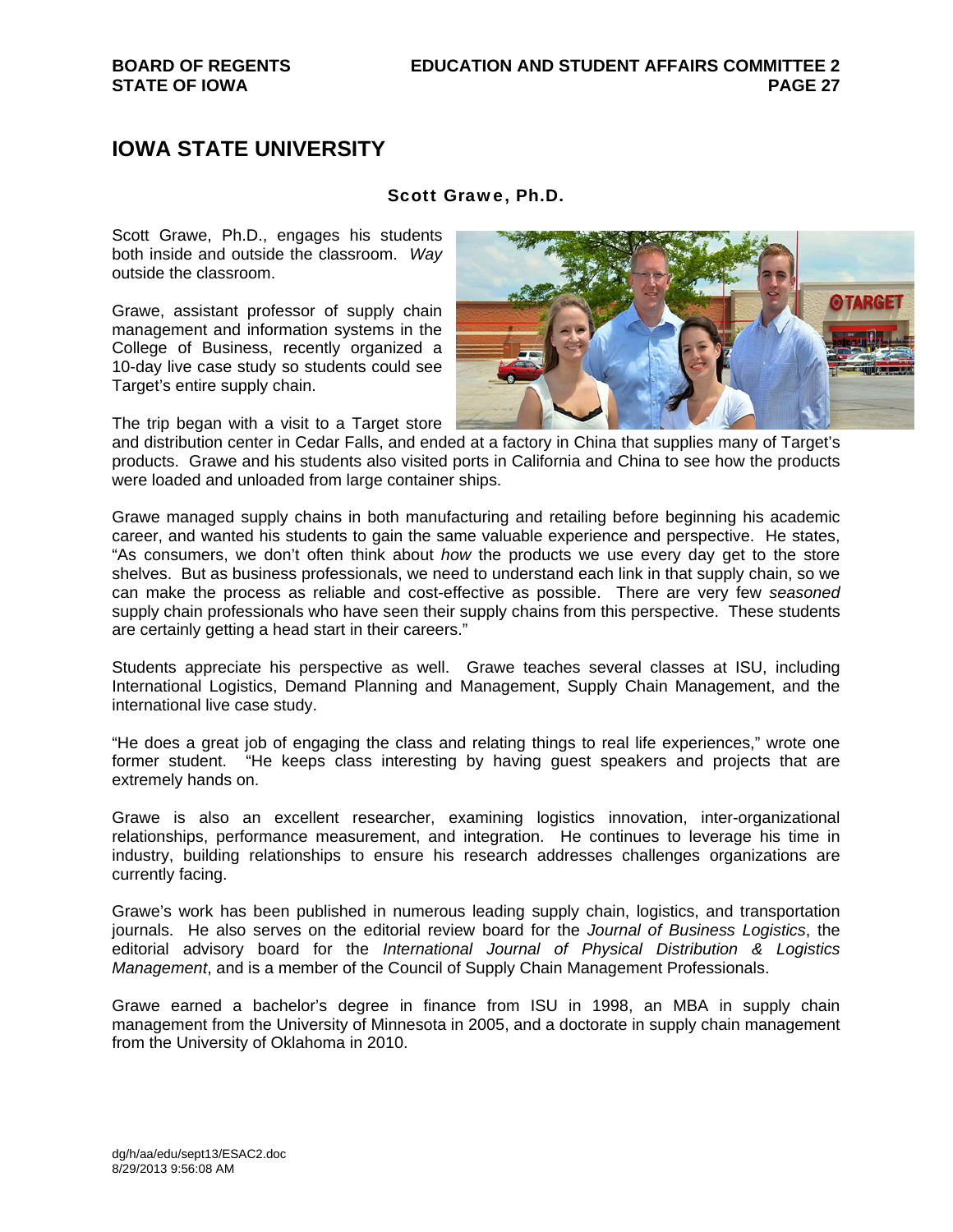### Jonathan Webb, Ph.D.

Jonathan Webb, Ph.D., a professional interpreter since the age of 17, understands the "mental somersaults" involved in interpreting and translating sounds into signs and vice versa.

Webb, a lecturer in the Department of World Languages and Cultures, began teaching ISU's first ASL course in 2012.

Webb's research interests include language acquisition of deaf children born to hearing parents, cross-cultural interpretations, and translating auditory-based into visual-based spiritual practices.

"I am particularly interested in how infants who are deaf acquire language," he notes.

Webb spends 60 percent of his time on teaching and program development, and the remainder providing interpreting services through Student Disability Resources. He also serves as adviser to ISU's new ASL Club, and is a frequent advocate for the Deaf community.

As a faculty member, Webb especially enjoys mentoring students.



**Photo: Megan Wolff/Iowa State Daily** 

"I have found mentoring to be an enjoyable experience," he says, "whether the individual is looking to hone language skills or is preparing for national certification."

Webb works with students not only on the basics of ASL, but also helps them understand the cultural differences in communicating with deaf family, friends, or classmates. His biggest advice is simply to be patient.

"Using audible communication, we can communicate very quickly, even when we can't physically see the person we're communicating with," he notes. "Communicating with deaf individuals requires that we be truly present in the moment, and engage them face-to-face."

Webb earned an associate's degree in Deaf Communications from St. Louis Community College, a bachelor's degree in liberal arts from Utah State University in 2001, a master's in deaf educationearly childhood intervention from Utah State in 2002, and a doctorate in metaphysics from the American Institute of Holistic Theology in 2010. He joined ISU in 2012 after serving in both tenure-track and adjunct positions in interpreter programs.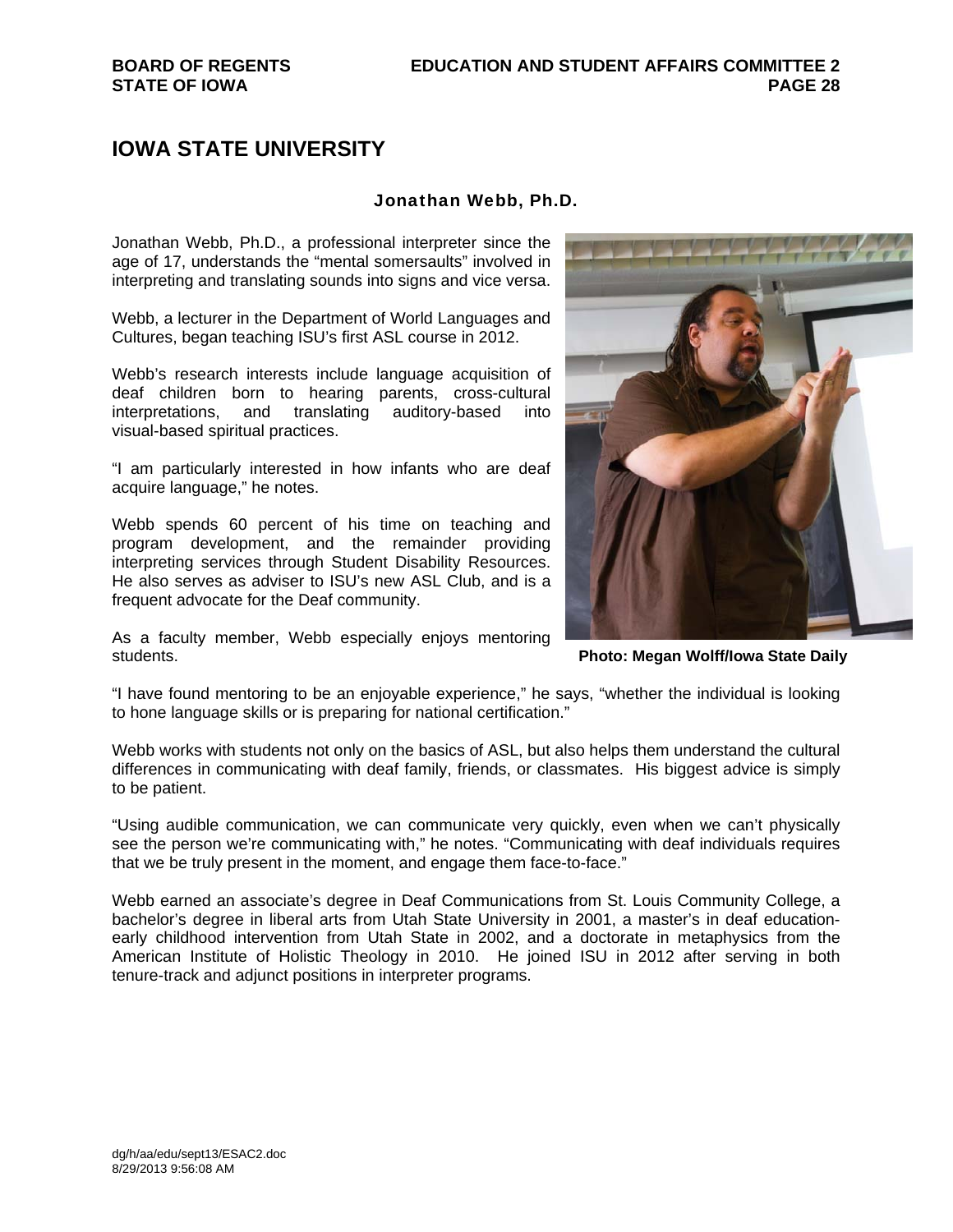## **UNIVERSITY OF NORTHERN IOWA**

### **Susan Etscheidt**

**Susan Etscheidt** is a professor in the Department of Special Education at the University of Northern Iowa. She teaches courses in the area of behavioral supports, educational management, and special education law and policy. Her research interests include legal and policy analyses with qualitative content analysis methodology. In addition to her involvement in the teacher and leadership preparation programs at UNI, Dr. Etscheidt has served as an administrative law judge for special education appeals in Iowa since 1991.

Dr. Etscheidt received her Ph.D. from the University of Minnesota, and has presented papers at invited international, national, regional, and state conferences. She serves on the editorial boards for several journals, including *Research and* 



*Practice for Persons with Severe Disabilities* and the *Journal of Disability Policy Studies.* She serves as a policy consultant for school districts, and offers seminars for teachers, administrators, and support staff.

She has published several books, including her latest *Special Education Law & Practice in Public Schools*, with Prentice Hall. Other books include *Successful Inclusion for Educational Leaders.* Columbus, OH: Prentice Hall, and *Inclusion: Are we abandoning or helping students?* Newbury Park, CA: Sage Publications. She has also published book chapters and numerous journal articles. Her recent publications reflect her research genre, disability policy issues, and include "Truly disabled?: An analysis of LD eligibility issues under the Individuals with Disabilities Education Act." *Journal of Disability Policy Studies;* Parental refusal to consent for evaluation: A legal analysis with implications for school psychologists; Promoting reflection in teacher preparation programs: A multilevel model. *Teacher Education and Special Education*; A complacency with access and the aggregate? Affirming an Individual Determination of Educational Benefit Under the Individuals With Disabilities Education Act. *Journal of Disability Policy Studies*; Peer-reviewed research and Individualized Education Programs (IEPs): An examination of intent and impact. *Exceptionality,*  Reauthorization of the Individuals with Disabilities Education Improvement Act [IDEA 2004]: The peer-reviewed research requirement. *Journal of Disability Policy Studies, 21*(1), 29-39.

Dr. Etscheidt is a recipient of the Board of Regents State of Iowa Award for Faculty Excellence, and was also the recipient of the Winterstein Memorial Award for Meritorious Achievement in the Field of Special Education, presented by the Iowa Council for Exceptional Children. She has also received awards for teaching (University of Northern Iowa College of Education Excellence in Teaching Award; University of Northern Iowa Outstanding Graduate Faculty Teaching Award) and service (Outstanding Service to Behavioral Disorders Award, Iowa Council for Children with Behavioral Disorders).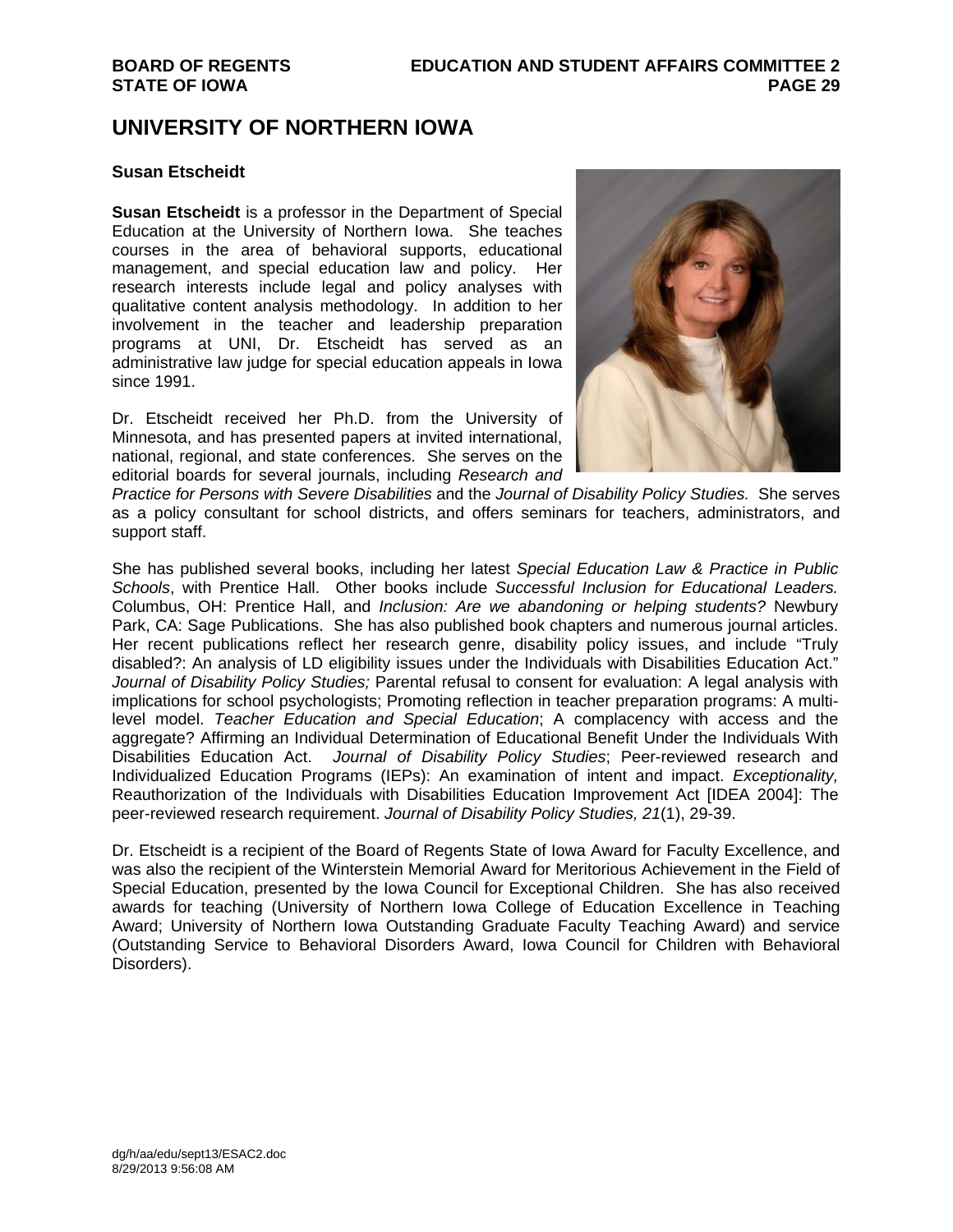### **BOARD OF REGENTS EDUCATION AND STUDENT AFFAIRS COMMITTEE 2 STATE OF IOWA PAGE 30**

### **UNIVERSITY OF NORTHERN IOWA**

### **Elizabeth Sutton**

**Dr. Elizabeth Sutton** is assistant professor of Art History at the University of Northern Iowa. She specializes in Early Modern European art and African art. In addition to research on Dutch visual culture of the Atlantic world, her research interests include student engagement in art history. Dr. Sutton's case studies in art history pedagogy have been published in *FATE in Review*  and *TRENDS: Journal of the Texas Art Education Association*.



She began teaching at UNI as a visiting professor in 2009, and was hired as assistant professor of art history in 2010. Sutton feels UNI is a good fit because she is able to balance teaching undergraduates and serious research. Her students have collaborated with UNI WADE (West African Drum Ensemble). Other advanced students of hers have written didactics for objects from the UNI Permanent Collection, helping them expand their writing skills in a practical assignment that showcases them as the top-notch students they are, and that raises the visibility of UNI's art collection and gallery. Two of Dr. Sutton's students presented art history research papers at the regional Midwest Undergraduate Conference for the Humanities (MUCH), and another will be presenting a paper at the national Southeastern College Art Conference in Greensboro, North Carolina, in October 2013. Her art history students have done internships and gotten jobs at local and regional arts organizations, including the Grout Museum in Waterloo, the Cedar Falls Historical Society, the Cedar Falls Hearst Center for the Arts, Vesterheim Museum in Decorah, Iowa, and the Waterloo Center for the Arts, as well as at the Cedar Rapids Museum of Art.

Dr. Sutton has earned a pre-tenure fellowship from the Provost's office, as well as two summer research fellowships from the graduate college since she has been at UNI. Two of these fellowships from 2011 helped her complete her first book, *Early Modern Dutch Prints of Africa.* In the summer of 2012 she had externally-funded fellowships to pursue research in special collections at the University of Minnesota James Ford Bell Library (the Reese Fellowship) and New York State Library in Albany, New York (the Quinn Fellowship). This research is for her next book project on Dutch trading company maps. She has used another summer fellowship awarded from the graduate college in 2013 to write three book chapters this summer, and she recently submitted a book proposal to the University of Chicago Press. Dr. Sutton has also been invited to discuss her current research at the New Netherland Symposium this October.